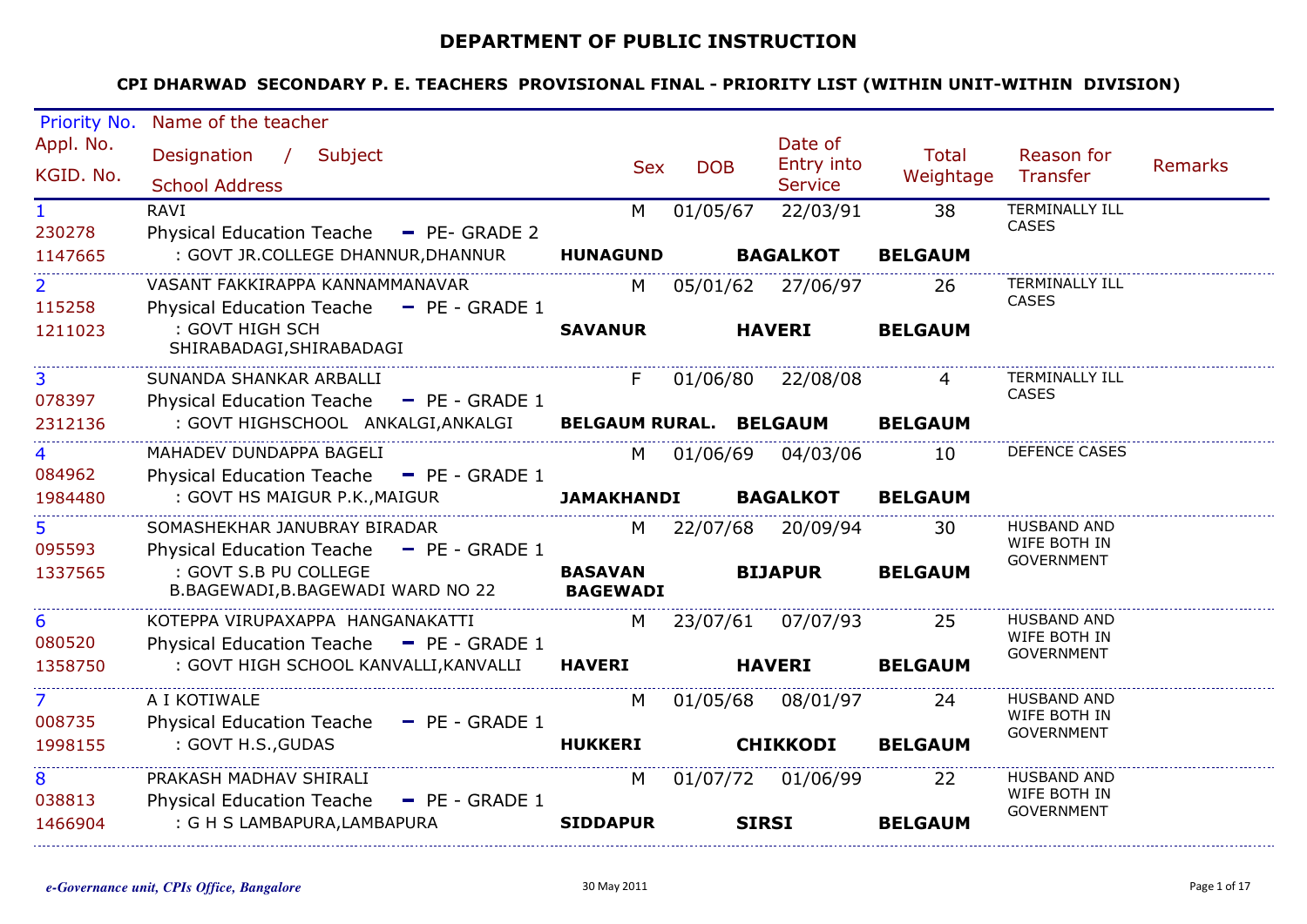| Priority No.              | Name of the teacher                                                             |                  |            |                                         |                           |                                                         |         |
|---------------------------|---------------------------------------------------------------------------------|------------------|------------|-----------------------------------------|---------------------------|---------------------------------------------------------|---------|
| Appl. No.<br>KGID. No.    | Designation / Subject<br><b>School Address</b>                                  | <b>Sex</b>       | <b>DOB</b> | Date of<br>Entry into<br><b>Service</b> | <b>Total</b><br>Weightage | Reason for<br>Transfer                                  | Remarks |
| 9<br>083601               | ANAND VENKU NAIK<br>Physical Education Teache - PE - GRADE 1                    | M                | 01/06/63   | 27/07/93                                | 21                        | <b>HUSBAND AND</b><br>WIFE BOTH IN<br><b>GOVERNMENT</b> |         |
| 1023165                   | : GOVT HIGH SCHOOL<br>GANGANAHALLI, GANGANAHALLI                                | <b>SINDAGI</b>   |            | <b>BIJAPUR</b>                          | <b>BELGAUM</b>            |                                                         |         |
| 10 <sup>°</sup><br>081062 | SHIVANAND CHANNABASAPPA GUNDAR<br>Physical Education Teache - PE - GRADE 1      |                  |            | M 08/06/70 28/06/97                     | 20.5                      | <b>HUSBAND AND</b><br>WIFE BOTH IN                      |         |
| 1361055                   | : HASARADDI GOVT HS HALYAL, HALYAL                                              | <b>HUBLI</b>     |            | <b>DHARWAD</b>                          | <b>BELGAUM</b>            | <b>GOVERNMENT</b>                                       |         |
| 11 <sup>1</sup><br>234158 | BOMMAYYA VENKATRAMAN NAYAK BOMMAN<br>Physical Education Teache - PE - GRADE 1   |                  |            | M 21/04/54 03/11/78                     | 17                        | <b>HUSBAND AND</b><br>WIFE BOTH IN                      |         |
| 546624                    | : G.H.SG. JAVALIGALLI HA, HALIYAL                                               | <b>HALIYAL</b>   |            | <b>SIRSI</b>                            | <b>BELGAUM</b>            | <b>GOVERNMENT</b>                                       |         |
| 12 <sub>2</sub><br>110558 | <b>VINAYAKA GADDAD</b><br>Physical Education Teache $\blacksquare$ PE - GRADE 1 | M                |            | 01/06/78 19/02/02                       | 16                        | <b>HUSBAND AND</b><br>WIFE BOTH IN                      |         |
| 1859787                   | : GOVT HIGH SCHOOL KULENUR, KULENUR                                             | <b>HAVERI</b>    |            | <b>HAVERI</b>                           | <b>BELGAUM</b>            | <b>GOVERNMENT</b>                                       |         |
| 13<br>061948              | SHIVANAGOUDA PATIL<br><b>Physical Education Teache</b><br>$-$ PE - GRADE 1      |                  |            | M 14/07/80 11/02/04                     | 14                        | <b>HUSBAND AND</b><br>WIFE BOTH IN                      |         |
| 1944156                   | : GOVT URDU HIGH SCH<br>CHIKKERUR, CHIKKERUR                                    | <b>HIREKERUR</b> |            | <b>HAVERI</b>                           | <b>BELGAUM</b>            | <b>GOVERNMENT</b>                                       |         |
| 14<br>036351              | MANJUNATH VENKATRAMA NAIK<br>Physical Education Teache - PE - GRADE 1           | M                |            | 16/06/72 09/06/97                       | 12                        | <b>HUSBAND AND</b><br>WIFE BOTH IN                      |         |
| 1551851                   | : G H S URDU SIDDAPUR, WARD9                                                    | <b>SIDDAPUR</b>  |            | <b>SIRSI</b>                            | <b>BELGAUM</b>            | GOVERNMENT                                              |         |
| 15<br>131941              | NAGARAJ B HIREMATH<br>Physical Education Teache - PE - GRADE 1                  | M                |            | 01/07/67 05/09/98                       | 12                        | <b>HUSBAND AND</b><br>WIFE BOTH IN                      |         |
| 1925972                   | : KHPS GOVT PU COLLEGE GOKAK, GOKAK                                             | <b>GOKAK</b>     |            | <b>CHIKKODI</b>                         | <b>BELGAUM</b>            | <b>GOVERNMENT</b>                                       |         |
| 16<br>010733              | ASLAM BADASHA C KERUR<br>Physical Education Teache - PE - GRADE 1               | M                |            | 27/05/73 09/02/04                       | -12                       | HUSBAND AND<br>WIFE BOTH IN<br><b>GOVERNMENT</b>        |         |
| 1972877                   | : GHS NANDAWADAGI, NANDAWADGI                                                   | <b>HUNAGUND</b>  |            | <b>BAGALKOT</b>                         | <b>BELGAUM</b>            |                                                         |         |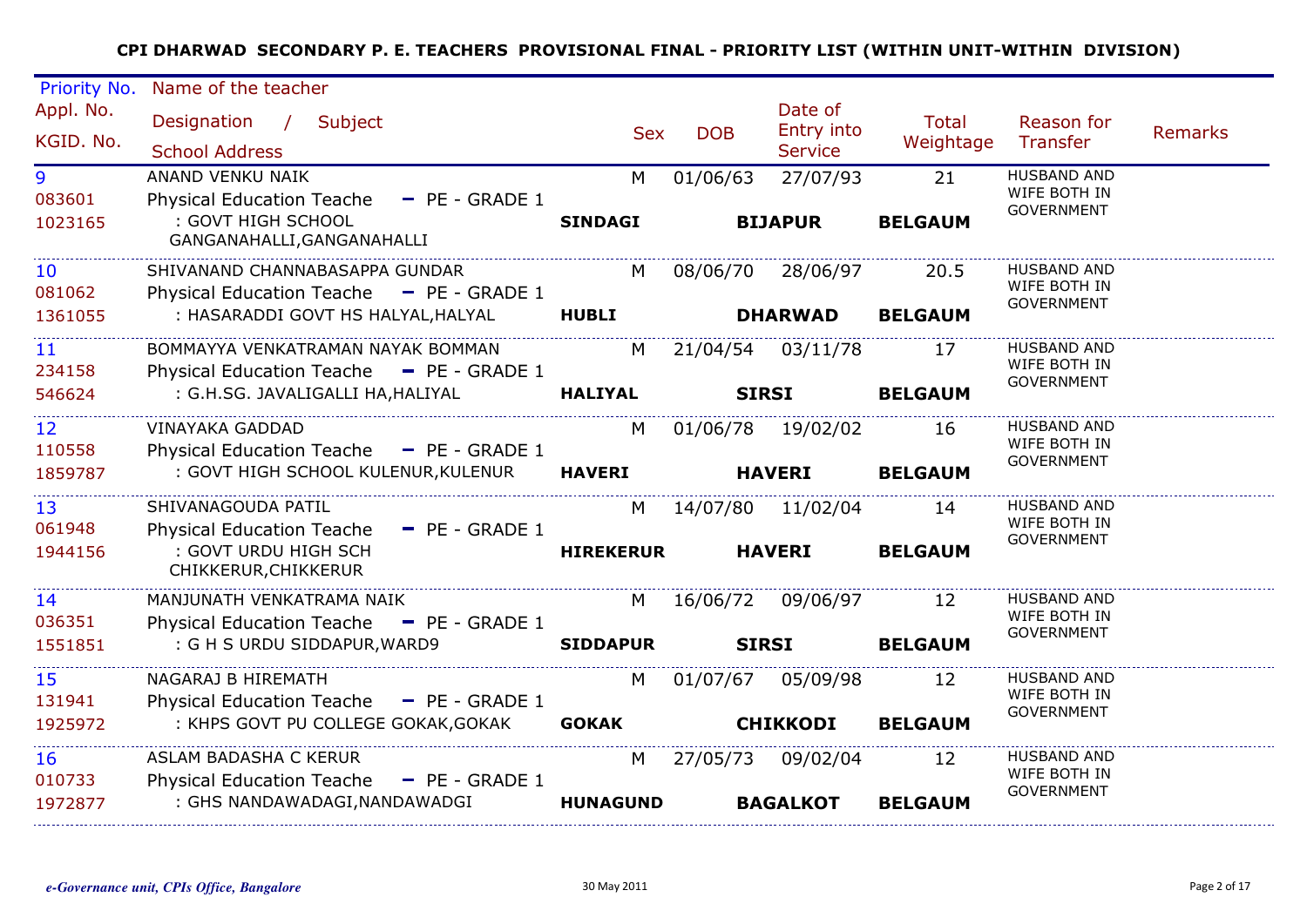| Priority No.              | Name of the teacher                                                            |                    |            |                                         |                           |                                                         |                |
|---------------------------|--------------------------------------------------------------------------------|--------------------|------------|-----------------------------------------|---------------------------|---------------------------------------------------------|----------------|
| Appl. No.<br>KGID. No.    | Designation / Subject<br><b>School Address</b>                                 | <b>Sex</b>         | <b>DOB</b> | Date of<br>Entry into<br><b>Service</b> | <b>Total</b><br>Weightage | Reason for<br><b>Transfer</b>                           | <b>Remarks</b> |
| 17 <sup>7</sup><br>061520 | RAJESHWARI GOPAL NAYAK<br><b>Physical Education Teache</b><br>$-$ PE - GRADE 1 | F.                 | 27/10/73   | 08/03/04                                | 12                        | <b>HUSBAND AND</b><br>WIFE BOTH IN                      |                |
| 1715248                   | : GOVT HIGH SCHOOL YALAVATTI, YALVATTI                                         | <b>HANAGAL</b>     |            | <b>HAVERI</b>                           | <b>BELGAUM</b>            | <b>GOVERNMENT</b>                                       |                |
| 18<br>123098              | SHREEKANT M BUDIHAL<br>Physical Education Teache - PE - GRADE 1                |                    |            | M 22/07/74 25/02/04                     | 10                        | <b>HUSBAND AND</b><br>WIFE BOTH IN                      |                |
| 1872868                   | : GOVT U HS MULAGUND, MULAGUND                                                 | <b>GADAG RURAL</b> |            | <b>GADAG</b>                            | <b>BELGAUM</b>            | GOVERNMENT                                              |                |
| 19<br>136296              | VITTAL A KAMATI<br>Physical Education Teache - PE - GRADE 1                    |                    |            | M 08/03/76 01/03/04                     | 10                        | <b>HUSBAND AND</b><br>WIFE BOTH IN<br><b>GOVERNMENT</b> |                |
| 1885037                   | : GOVT HIGHSCHOOL SULEBHAVI, SULEBHAVI BELGAUM RURAL. BELGAUM                  |                    |            |                                         | <b>BELGAUM</b>            |                                                         |                |
| 20 <sub>2</sub><br>220842 | <b>B K PATIL</b><br>Physical Education Teache - PE - GRADE 1                   | F.                 |            | 18/07/77 30/11/05                       | 10                        | <b>HUSBAND AND</b><br>WIFE BOTH IN<br><b>GOVERNMENT</b> |                |
| 1473089                   | : GOVT HIGH SCHOOL MUGHALIHAL<br>MUGALIHAL, MUGALIHAL                          | <b>KHANAPUR</b>    |            | <b>BELGAUM</b>                          | <b>BELGAUM</b>            |                                                         |                |
| 21<br>084124              | MAHANTESH S TURAMARI<br>Physical Education Teache - PE - GRADE 1               |                    |            | M 21/07/77 30/11/05                     | 10                        | <b>HUSBAND AND</b><br>WIFE BOTH IN<br>GOVERNMENT        |                |
| 1999528                   | : GOVT HIGHSCHOOL MALLUR, MALLUR                                               | <b>SOUNDATTI</b>   |            | <b>BELGAUM</b>                          | <b>BELGAUM</b>            |                                                         |                |
| 22 <sub>2</sub><br>119906 | <b>VANEESH N NAYAK</b><br>Physical Education Teache - PE - GRADE 1             | M <sub>N</sub>     |            | 07/05/80 05/01/06                       | 10                        | <b>HUSBAND AND</b><br>WIFE BOTH IN<br>GOVERNMENT        |                |
| 1500852                   | : G PU COLL HIREGUNJAL, HIREGUNJAL                                             | <b>KUNDAGOL</b>    |            | <b>DHARWAD</b>                          | <b>BELGAUM</b>            |                                                         |                |
| 23<br>125928              | SHREESHAIL IRAYYA MATHAPATI<br>Physical Education Teache - PE - GRADE 1        |                    |            | M 01/06/80 12/01/06                     | 10                        | <b>HUSBAND AND</b><br>WIFE BOTH IN<br>GOVERNMENT        |                |
| 1984592                   | : GHS MURADI, MURADI                                                           | <b>HUNAGUND</b>    |            | <b>BAGALKOT</b>                         | <b>BELGAUM</b>            |                                                         |                |
| 24<br>064280              | KOTRAPPA CHANDRAPPA ITTIGUDI<br>Physical Education Teache - PE - GRADE 1       | M <sub>1</sub>     |            | 04/01/63 23/01/06                       | 10                        | <b>HUSBAND AND</b><br>WIFE BOTH IN                      |                |
| 66666                     | : GOVT URDU HIGH SCHOOL<br>KAGINELE, KAGINELE                                  | <b>BYADAGI</b>     |            | <b>HAVERI</b>                           | <b>BELGAUM</b>            | GOVERNMENT                                              |                |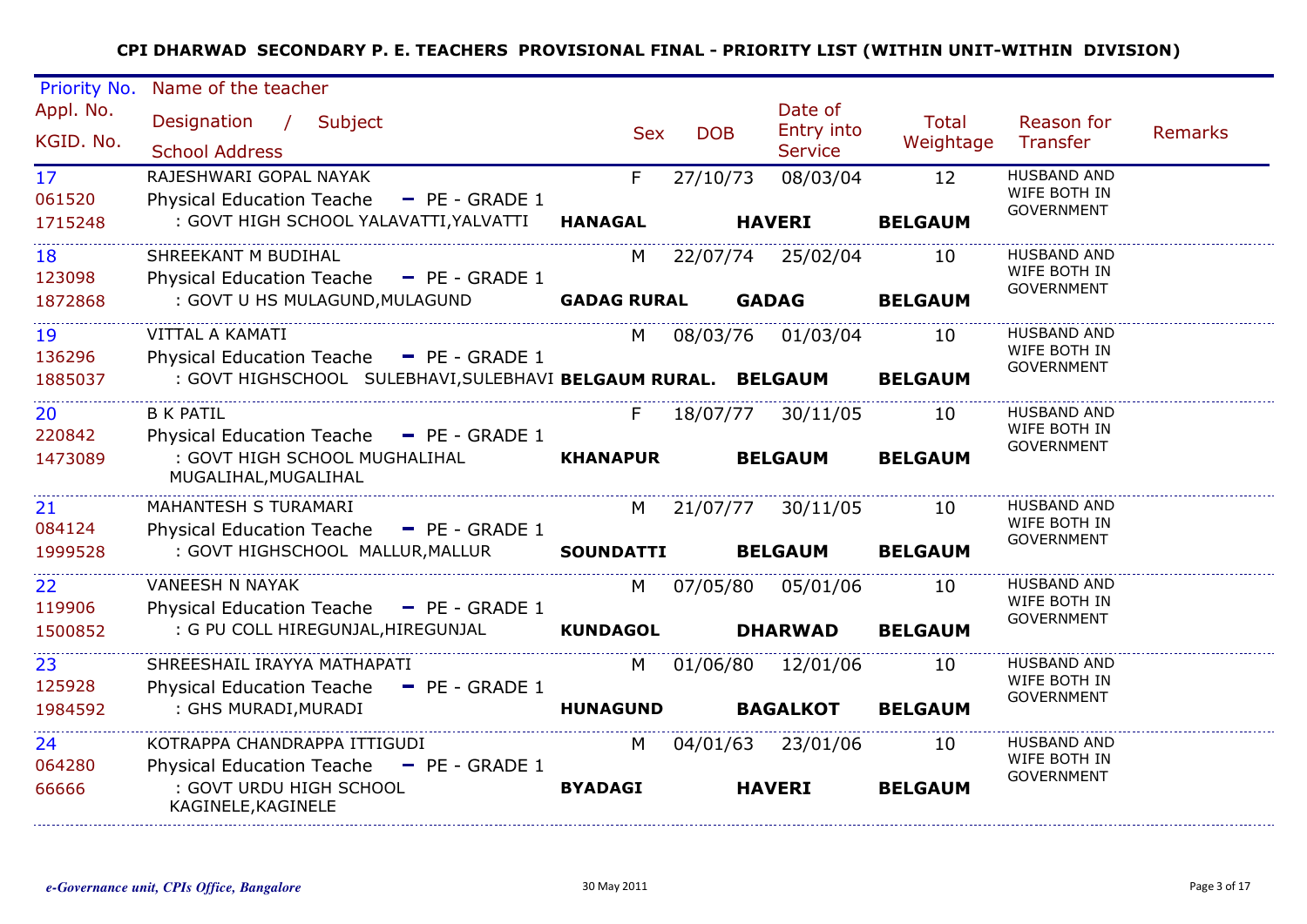| Priority No.              | Name of the teacher                                                                           |                      |            |                                         |                    |                                                         |                |
|---------------------------|-----------------------------------------------------------------------------------------------|----------------------|------------|-----------------------------------------|--------------------|---------------------------------------------------------|----------------|
| Appl. No.<br>KGID. No.    | Designation / Subject<br><b>School Address</b>                                                | <b>Sex</b>           | <b>DOB</b> | Date of<br>Entry into<br><b>Service</b> | Total<br>Weightage | Reason for<br>Transfer                                  | <b>Remarks</b> |
| 25<br>226631<br>1047535   | PUSHPA KRISHNA NAIK<br>Physical Education Teache - PE - GRADE 1<br>: G H S SONARKERI, BHATKAL | F.<br><b>BHATKAL</b> | 15/07/66   | 06/06/03<br>UTTARKANNA BELGAUM          | 9                  | <b>HUSBAND AND</b><br>WIFE BOTH IN<br><b>GOVERNMENT</b> |                |
| 26<br>050766              | DEEPAK SUBHASH LOKANNAVAR<br>Physical Education Teache - PE - GRADE 1                         |                      |            | M 21/07/75 27/02/04                     | $\overline{7}$     | <b>HUSBAND AND</b><br>WIFE BOTH IN<br><b>GOVERNMENT</b> |                |
| 1888036                   | : JONIOR COLLEGE MUNDGOD, MUNDAGOD<br><b>TOWN</b>                                             | <b>MUNDAGOD</b>      |            | <b>SIRSI</b>                            | <b>BELGAUM</b>     |                                                         |                |
| 27 <sub>2</sub><br>092868 | IMAMASA LALASA MOKHASHI<br>Physical Education Teache - PE - GRADE 1                           | M <sub>1</sub>       |            | 08/10/55 05/02/85                       |                    | <b>HUSBAND AND</b><br>WIFE BOTH IN                      |                |
| 743209                    | : GOVT. URDU HIGH SCHOOL<br>BABALESHWAR, BABLESHWAR                                           |                      |            | <b>BIJAPUR RURAL BIJAPUR</b>            | <b>BELGAUM</b>     | <b>GOVERNMENT</b>                                       |                |
| 28<br>087630              | LINGAYYA KALLAYYA CHOUKIMATH<br>Physical Education Teache - PE - GRADE 1                      | M l                  |            | 03/01/77 30/06/08                       | $\overline{4}$     | <b>HUSBAND AND</b><br>WIFE BOTH IN<br><b>GOVERNMENT</b> |                |
| 2340455                   | : GOVT HS MENASAGI, MENASIGI                                                                  | <b>RON</b>           |            | <b>GADAG</b>                            | <b>BELGAUM</b>     |                                                         |                |
| 29<br>057430              | GEETA DEVARAJ HOSAMANI<br>Physical Education Teache - PE - GRADE 1                            | F                    |            | 10/10/81 01/07/08                       |                    | <b>HUSBAND AND</b><br>WIFE BOTH IN<br><b>GOVERNMENT</b> |                |
| 2314032                   | : GHS HIREHONNIHALLI,HIREHONNIHALLI                                                           | <b>KALGHATAGI</b>    |            | <b>DHARWAD</b>                          | <b>BELGAUM</b>     |                                                         |                |
| 30<br>108810              | MAHANINGAPPA SHIVAPPA HUDDAR<br>Physical Education Teache - PE - GRADE 1                      | M l                  |            | 01/06/80 19/08/08                       | 4                  | <b>HUSBAND AND</b><br>WIFE BOTH IN<br><b>GOVERNMENT</b> |                |
| 2371192                   | : GOVT HS ADIHUDI, ADIHUDI                                                                    | <b>JAMAKHANDI</b>    |            | <b>BAGALKOT</b>                         | <b>BELGAUM</b>     |                                                         |                |
| 31<br>064987              | VEERABHADRAPPA GANGAPPA ANGADI<br>Physical Education Teache - PE - GRADE 1                    | M <sub>N</sub>       |            | 20/06/73 08/01/97                       | -2                 | <b>HUSBAND AND</b><br>WIFE BOTH IN<br><b>GOVERNMENT</b> |                |
| 1471926                   | : GOVT HIGHSCHOOL SUTAGATTI,SUTAGATTI <b>BAILHONGAL</b>                                       |                      |            | <b>BELGAUM</b>                          | <b>BELGAUM</b>     |                                                         |                |
| 32<br>179280              | PARAMANAND BALAPPA GAVARAJI<br>Physical Education Teache - PE - GRADE 1                       | M                    |            | 10/07/60 18/02/87                       | 44                 | <b>HUSBAND OR</b><br>WIFE IN<br><b>GOVERNMENT</b>       |                |
| 1193938                   | : GOVT. HIGH SCHOOL AWARADI, AWARADI                                                          | <b>MUDALGI</b>       |            | <b>CHIKKODI</b>                         | <b>BELGAUM</b>     |                                                         |                |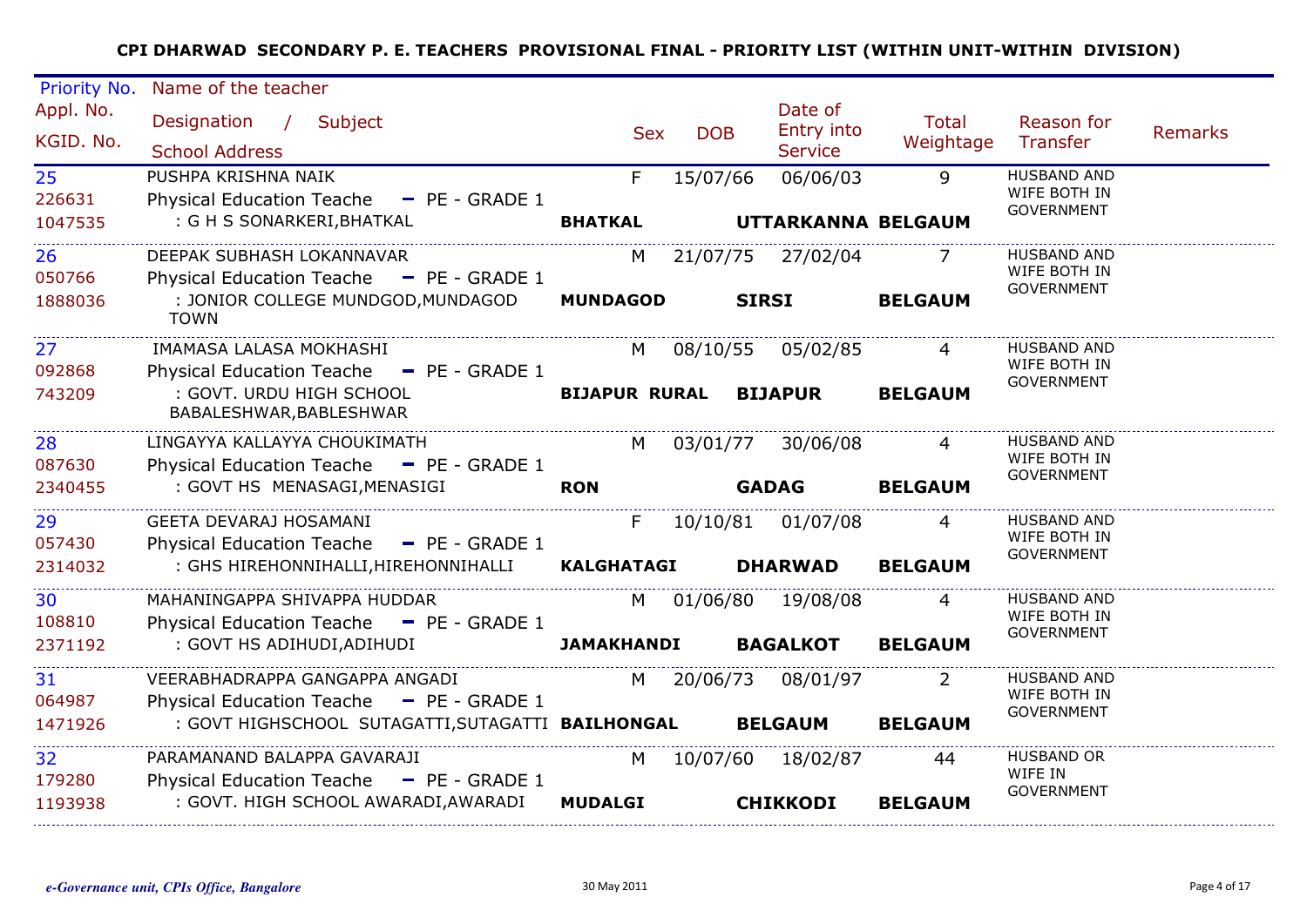| Priority No.           | Name of the teacher                                                                                                 |                   |                 |                                         |                    |                                                   |                |
|------------------------|---------------------------------------------------------------------------------------------------------------------|-------------------|-----------------|-----------------------------------------|--------------------|---------------------------------------------------|----------------|
| Appl. No.<br>KGID. No. | Designation / Subject<br><b>School Address</b>                                                                      | <b>Sex</b>        | <b>DOB</b>      | Date of<br>Entry into<br><b>Service</b> | Total<br>Weightage | Reason for<br><b>Transfer</b>                     | <b>Remarks</b> |
| 33<br>130314           | RAMANAGOUDA H DANDANNAVAR<br>Physical Education Teache - PE- GRADE 2<br>: GOVT JR.COLLEGE HEBBALLI, HEBBALLI BADAMI | M                 | 01/05/54        | 06/12/78                                | 34                 | <b>HUSBAND OR</b><br>WIFE IN<br><b>GOVERNMENT</b> |                |
| 489484                 |                                                                                                                     |                   |                 | <b>BAGALKOT</b>                         | <b>BELGAUM</b>     |                                                   |                |
| 34<br>096062           | SATISH MAHABALESHWAR MESTA<br>Physical Education Teache - PE - GRADE 1                                              |                   |                 | M 23/04/59 02/01/84                     | - 34               | <b>HUSBAND OR</b><br>WIFE IN<br>GOVERNMENT        |                |
| 667147                 | : G H S HALLIBAIL, HALLIBAIL                                                                                        | <b>SIDDAPUR</b>   |                 | SIRSI                                   | <b>BELGAUM</b>     |                                                   |                |
| 35<br>155468           | VEERAPPA DUNDAPPA NAVHI<br>Physical Education Teache - PE - GRADE 1                                                 | M                 |                 | 15/05/55 07/02/85                       | 30                 | <b>HUSBAND OR</b><br>WIFE IN                      |                |
| 742723                 | : BVN H.S. SUNADHOLI, SUNADHOLI MUDALGI                                                                             |                   | <b>CHIKKODI</b> |                                         | <b>BELGAUM</b>     | <b>GOVERNMENT</b>                                 |                |
| 36<br>239857           | SURESH BASSAPPA HANCHINAL<br>Physical Education Teache - PE - GRADE 1                                               | M.                |                 | 01/06/63 12/03/87                       | 30                 | <b>HUSBAND OR</b><br>WIFE IN                      |                |
| 1071432                | : GOVT HIGHSCHOOL KADOLI, KADOLI BELGAUM RURAL. BELGAUM BELGAUM                                                     |                   |                 |                                         |                    | <b>GOVERNMENT</b>                                 |                |
| 37<br>117146           | SUREKHA L MIRJE<br>Physical Education Teache - PE - GRADE 1                                                         | F                 |                 | 18/05/67 06/06/97                       | - 26               | <b>HUSBAND OR</b><br>WIFE IN                      |                |
| 1381468                | S.M.DESAI.Res.S.SANKESHWAR,SANKESHWAR                                                                               | <b>HUKKERI</b>    |                 | <b>CHIKKODI</b>                         | <b>BELGAUM</b>     | <b>GOVERNMENT</b>                                 |                |
| 38<br>102243           | <b>BHAGYAMMA S</b><br>Physical Education Teache - PE - GRADE 1                                                      | $F -$             |                 | 01/06/75 19/08/98                       | <b>22</b>          | <b>HUSBAND OR</b><br>WIFE IN                      |                |
| 1438032                | : GHS JAMMANAKATTI,JAMMANAKATTI BADAMI                                                                              |                   | <b>BAGALKOT</b> |                                         | <b>BELGAUM</b>     | <b>GOVERNMENT</b>                                 |                |
| 39<br>174262           | VENKANAGOUD HANAMANTGOUD PATIL<br>Physical Education Teache - PE - GRADE 1                                          | M                 |                 | 01/06/76 18/02/02                       | 16                 | <b>HUSBAND OR</b><br>WIFE IN                      |                |
| 1806830                | : GOVT HIGHSCHOOL YARZARVI, YARZARVI                                                                                | SOUNDATTI BELGAUM |                 |                                         | <b>BELGAUM</b>     | <b>GOVERNMENT</b>                                 |                |
| 40<br>133218           | SOUBHAGYA I SOMAKKALAVAR<br>Physical Education Teache - PE - GRADE 1                                                | F                 |                 | 20/07/78 03/12/05                       | 10                 | <b>HUSBAND OR</b><br>WIFE IN<br><b>GOVERNMENT</b> |                |
| 1795359                | : G H S MANMANE, MANMANE                                                                                            | <b>SIDDAPUR</b>   |                 | <b>SIRSI</b>                            | <b>BELGAUM</b>     |                                                   |                |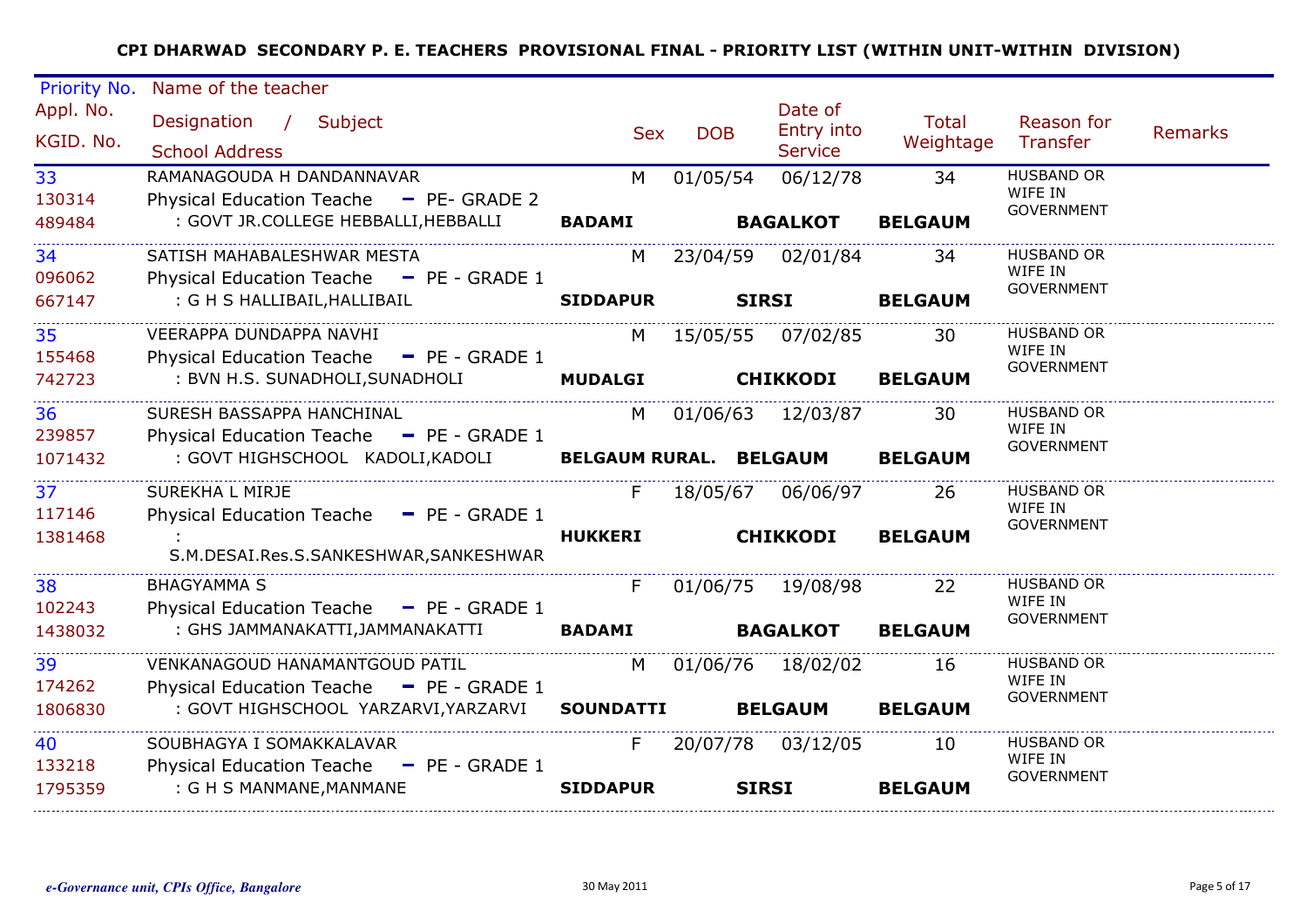| Priority No.            | Name of the teacher                                                                                                          |                      |                     |                                         |                                  |                                                   |                |
|-------------------------|------------------------------------------------------------------------------------------------------------------------------|----------------------|---------------------|-----------------------------------------|----------------------------------|---------------------------------------------------|----------------|
| Appl. No.<br>KGID. No.  | Designation / Subject<br><b>School Address</b>                                                                               | <b>Sex</b>           | <b>DOB</b>          | Date of<br>Entry into<br><b>Service</b> | <b>Total</b><br>Weightage        | Reason for<br><b>Transfer</b>                     | <b>Remarks</b> |
| 41<br>243277<br>2278047 | SADASHIV APPASAB HARAGAPURE<br>Physical Education Teache - PE - GRADE 1<br>: GOVT.H.S., BARWAD                               | M<br><b>NIPPANI</b>  | 20/07/81            | 16/09/08<br><b>CHIKKODI</b>             | $\overline{4}$<br><b>BELGAUM</b> | <b>HUSBAND OR</b><br>WIFE IN<br><b>GOVERNMENT</b> |                |
| 42<br>057964<br>530121  | SHANTABAI RAMANAGOUDA GOUDAR<br>Physical Education Teache - PE - GRADE 1<br>: GOVT HIGHSCHOOL SALAPUR, SALAPUR               | F.<br><b>RAMDURG</b> |                     | 25/12/55 12/06/78<br><b>BELGAUM</b>     | 59.5<br><b>BELGAUM</b>           | <b>OTHER CASES</b><br><b>WOMEN</b>                |                |
| 43<br>127663<br>1801912 | ARATI FULASING CHAVAN<br>Physical Education Teache - PE - GRADE 1<br>: GOVT. URDU HIGH SCHOOL<br>TENNIHALLI, TENEHALLI       | F.<br><b>INDI</b>    |                     | 09/03/73 27/03/97<br><b>BIJAPUR</b>     | 26<br><b>BELGAUM</b>             | <b>OTHER CASES</b><br><b>WOMEN</b>                |                |
| 44<br>060927<br>1828905 | UMADEVI R SIRASAGI<br>Physical Education Teache - PE - GRADE 1<br>: GOVT HS SHINGATALUR, SHINGATALUR                         | <b>MUNDARAGI</b>     | F 22/07/72 24/06/97 | <b>GADAG</b>                            | 26<br><b>BELGAUM</b>             | <b>OTHER CASES</b><br><b>WOMEN</b>                |                |
| 45<br>239867<br>1211184 | VIJAYALAXMI V HANJI<br>Physical Education Teache - PE - GRADE 1<br>: GHS KIRESUR, KIRESUR                                    | F.<br><b>HUBLI</b>   |                     | 01/07/70 01/07/97<br><b>DHARWAD</b>     | 26<br><b>BELGAUM</b>             | <b>OTHER CASES</b><br><b>WOMEN</b>                |                |
| 46<br>173731<br>1419961 | PANCHAXARI S NANDESH<br>Physical Education Teache - PE - GRADE 1<br>: GOVT HS MANTUR, MANTUR                                 | F.<br><b>MUDHOL</b>  |                     | 05/06/73 05/07/97<br><b>BAGALKOT</b>    | 26<br><b>BELGAUM</b>             | OTHER CASES<br><b>WOMEN</b>                       |                |
| 47<br>124841<br>1419062 | RIYANASULTANA HASANSAB KANDAGAL<br>Physical Education Teache - PE - GRADE 1<br>: GOVT JR.COLLEGE<br>(HS)MUGALLALI, MUGALALLI | F<br><b>BAGALKOT</b> |                     | 22/07/72 10/06/97<br><b>BAGALKOT</b>    | 23<br><b>BELGAUM</b>             | <b>OTHER CASES</b><br><b>WOMEN</b>                |                |
| 48<br>115435<br>1984435 | RENUKA HANAMANTAPPA KORADDI<br>Physical Education Teache - PE - GRADE 1<br>: GHS VAJJARMATTI, VAJJARMATTI                    | F.<br><b>MUDHOL</b>  |                     | 22/07/78 29/11/05<br><b>BAGALKOT</b>    | 10<br><b>BELGAUM</b>             | <b>OTHER CASES</b><br><b>WOMEN</b>                |                |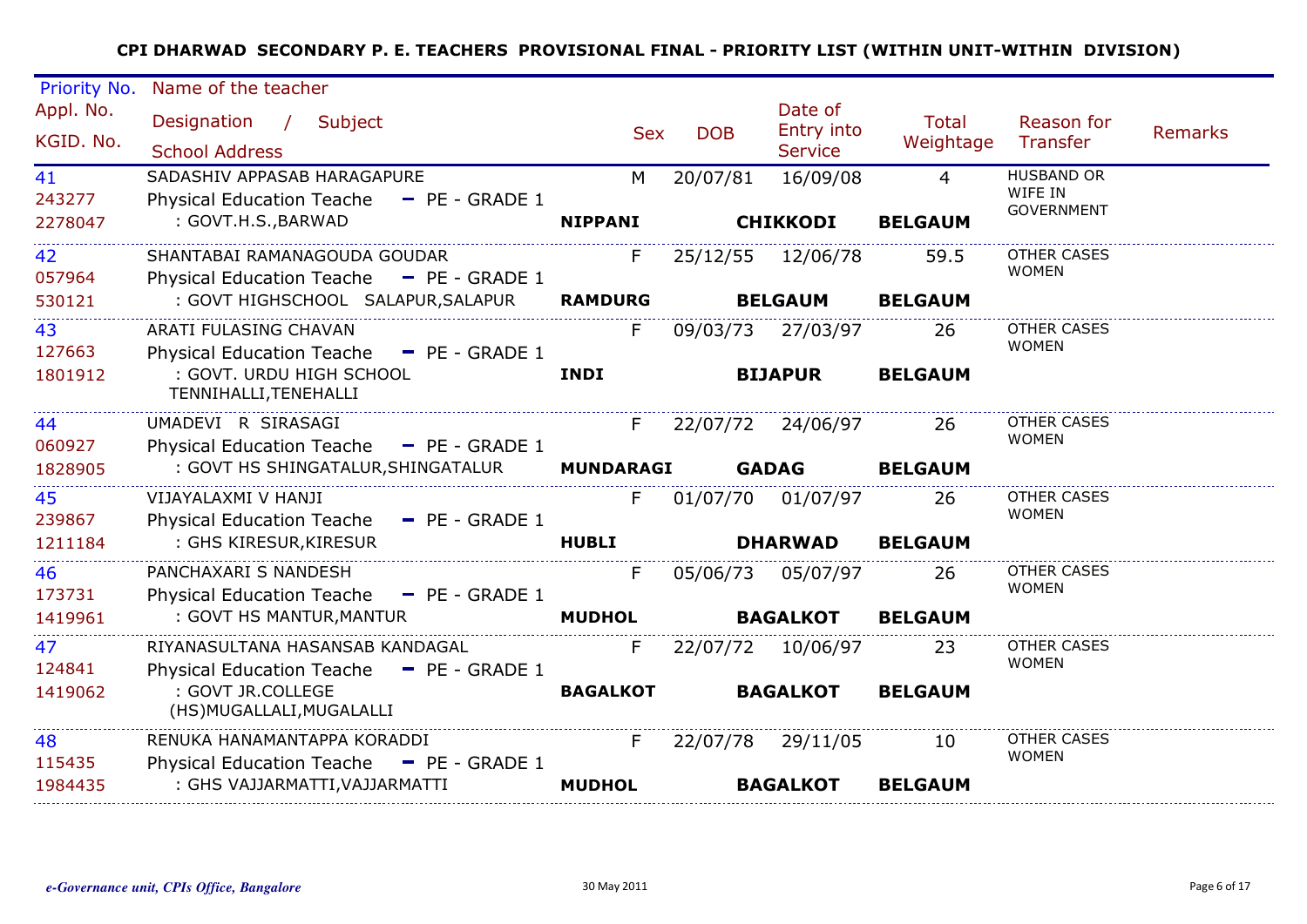| Priority No. | Name of the teacher                                                       |                                                                                                                                                                                                                                |            |                    |                |                             |                |
|--------------|---------------------------------------------------------------------------|--------------------------------------------------------------------------------------------------------------------------------------------------------------------------------------------------------------------------------|------------|--------------------|----------------|-----------------------------|----------------|
| Appl. No.    | Designation / Subject                                                     |                                                                                                                                                                                                                                |            | Date of            | <b>Total</b>   | Reason for                  |                |
| KGID. No.    |                                                                           | <b>Sex</b>                                                                                                                                                                                                                     | <b>DOB</b> | Entry into         | Weightage      | Transfer                    | <b>Remarks</b> |
|              | <b>School Address</b>                                                     |                                                                                                                                                                                                                                |            | <b>Service</b>     |                |                             |                |
| 49<br>107005 | SULOCHANA RAGHAPPA NAIK<br>Physical Education Teache - PE - GRADE 1       | F                                                                                                                                                                                                                              | 22/07/80   | 24/02/06           | 7.5            | OTHER CASES<br><b>WOMEN</b> |                |
| 2000691      | : GHS JALALPUR, JALALPUR                                                  | <b>RAIBAG</b>                                                                                                                                                                                                                  |            | <b>CHIKKODI</b>    | <b>BELGAUM</b> |                             |                |
|              | SHANKREPPA CHANDRAM KATAI                                                 |                                                                                                                                                                                                                                |            |                    |                | OFFICE BEARER               |                |
| 50<br>061481 | Physical Education Teache - PE - GRADE 1                                  | M                                                                                                                                                                                                                              | 01/06/58   | 09/08/79           | 22             |                             |                |
| 550906       | : GOVT. HIGH SCHOOL JAINAPUR, JAINAPUR                                    | <b>BIJAPUR RURAL</b>                                                                                                                                                                                                           |            | <b>BIJAPUR</b>     | <b>BELGAUM</b> |                             |                |
| 51           | MAHARUDRAPPA BASAPPA MUKHARI                                              | M and the set of the set of the set of the set of the set of the set of the set of the set of the set of the set of the set of the set of the set of the set of the set of the set of the set of the set of the set of the set | 01/03/68   | 08/01/97           | 22             | OFFICE BEARER               |                |
| 083302       | Physical Education Teache - PE - GRADE 1                                  |                                                                                                                                                                                                                                |            |                    |                |                             |                |
| 1759223      | : GOVT HIGHSCHOOL SALAHALLI                                               | <b>RAMDURG</b>                                                                                                                                                                                                                 |            | <b>BELGAUM</b>     | <b>BELGAUM</b> |                             |                |
|              | KADAMPUR, KADAMPUR                                                        |                                                                                                                                                                                                                                |            |                    |                |                             |                |
| 52           | MANJAPPA P                                                                | M                                                                                                                                                                                                                              |            | 12/03/54 30/10/76  | 66             | <b>OTHER CASES</b>          |                |
| 096085       | Physical Education Teache - PE- GRADE 2                                   |                                                                                                                                                                                                                                |            |                    |                | MEN                         |                |
| 448068       | : GPUC IDAGUNJI, MELIN-IDGUNJI                                            | <b>HONNAVAR</b>                                                                                                                                                                                                                |            | UTTARKANNA BELGAUM |                |                             |                |
| 53           | LAXMAPPA NINGAPPA MAHARADDI                                               | M and the set of the set of the set of the set of the set of the set of the set of the set of the set of the set of the set of the set of the set of the set of the set of the set of the set of the set of the set of the set |            | 22/12/60 16/08/84  | 50             | OTHER CASES                 |                |
| 005174       | Physical Education Teache - PE - GRADE 1                                  |                                                                                                                                                                                                                                |            |                    |                | MEN                         |                |
| 1109754      | : GOVT.H.S.MAVANUR, MAVANUR                                               | <b>HUKKERI</b>                                                                                                                                                                                                                 |            | <b>CHIKKODI</b>    | <b>BELGAUM</b> |                             |                |
| 54           | RAWATHARAY G KENGANAL                                                     | M                                                                                                                                                                                                                              |            | 21/05/59 12/01/85  | 48.            | OTHER CASES                 |                |
| 059816       | Physical Education Teache - PE - GRADE 1                                  |                                                                                                                                                                                                                                |            |                    |                | MEN                         |                |
| 1020277      | : GOVT URDU HIGH SCHOOL<br>D.HIPPARAGI, DEVARHIPPARGI.                    | <b>SINDAGI</b>                                                                                                                                                                                                                 |            | <b>BIJAPUR</b>     | <b>BELGAUM</b> |                             |                |
|              |                                                                           |                                                                                                                                                                                                                                |            |                    |                |                             |                |
| 55<br>236138 | JANAI CHANDRASHEKHAR NANDAPPA<br>Physical Education Teache - PE - GRADE 1 | M l                                                                                                                                                                                                                            |            | 01/06/59 18/12/85  | 47             | <b>OTHER CASES</b><br>MEN   |                |
| 1148449      | : GOVT HIGH SCHOOL ARAKERI,ARAKERI                                        | <b>BIJAPUR RURAL BIJAPUR</b>                                                                                                                                                                                                   |            |                    | <b>BELGAUM</b> |                             |                |
|              | SHIVRAY NINGAPPA SAVADI                                                   |                                                                                                                                                                                                                                |            |                    |                | OTHER CASES                 |                |
| 56<br>198229 | Physical Education Teache - PE - GRADE 1                                  | M                                                                                                                                                                                                                              |            | 08/07/59 23/09/86  | 46             | MEN                         |                |
| 1130602      | : GOVT HS KULAHALLI, KULAHALLI                                            | <b>JAMAKHANDI</b>                                                                                                                                                                                                              |            | <b>BAGALKOT</b>    | <b>BELGAUM</b> |                             |                |
| 57           | BASAPPA SIDRAMAPPA KAMBAGI                                                | M .                                                                                                                                                                                                                            |            | 01/05/59 09/02/87  | 46             | <b>OTHER CASES</b>          |                |
| 163456       | Physical Education Teache - PE - GRADE 1                                  |                                                                                                                                                                                                                                |            |                    |                | MEN                         |                |
| 2043893      | : GOVT PU COLLEGE JALAWAD, JALAWAD                                        | <b>SINDAGI</b>                                                                                                                                                                                                                 |            | <b>BIJAPUR</b>     | <b>BELGAUM</b> |                             |                |
|              |                                                                           |                                                                                                                                                                                                                                |            |                    |                |                             |                |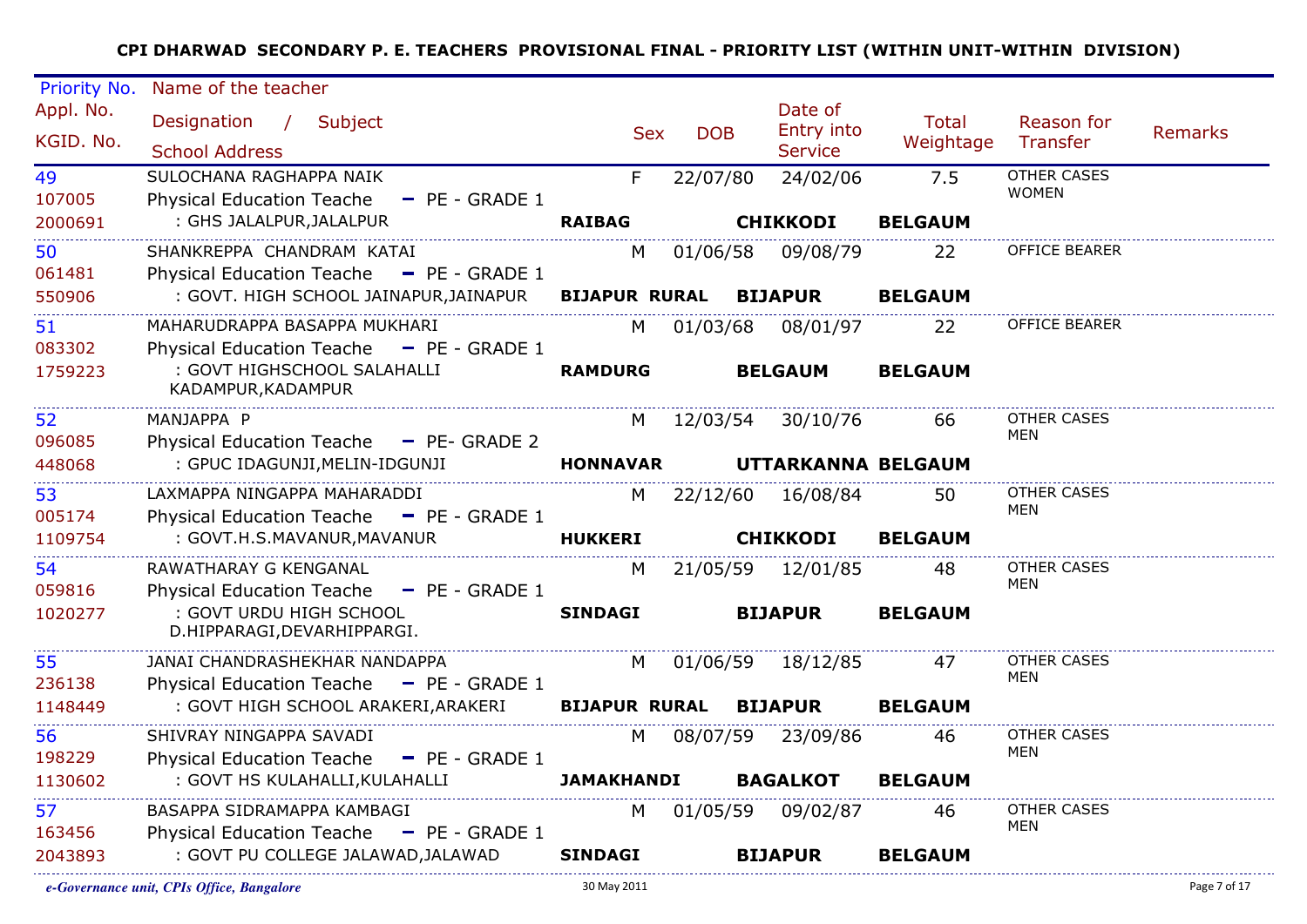| Name of the teacher                                                     |                                                                                                                                                                                                                         |                                       |                                                                                                                                                          |                                                                                                                                                                                         |                                                                                                           |                |
|-------------------------------------------------------------------------|-------------------------------------------------------------------------------------------------------------------------------------------------------------------------------------------------------------------------|---------------------------------------|----------------------------------------------------------------------------------------------------------------------------------------------------------|-----------------------------------------------------------------------------------------------------------------------------------------------------------------------------------------|-----------------------------------------------------------------------------------------------------------|----------------|
| Designation / Subject<br><b>School Address</b>                          |                                                                                                                                                                                                                         | <b>DOB</b>                            | Date of<br>Entry into<br><b>Service</b>                                                                                                                  | <b>Total</b>                                                                                                                                                                            | Reason for<br>Transfer                                                                                    | <b>Remarks</b> |
| MAHANTAGOUDA SHARANAPPA BIRADAR                                         | M                                                                                                                                                                                                                       | 10/06/61                              | 06/09/85                                                                                                                                                 | 45                                                                                                                                                                                      | <b>OTHER CASES</b><br><b>MEN</b>                                                                          |                |
|                                                                         | <b>BASAVAN</b>                                                                                                                                                                                                          |                                       |                                                                                                                                                          | <b>BELGAUM</b>                                                                                                                                                                          |                                                                                                           |                |
| VASANTGOUD GADIGEPPA GOUDAR                                             |                                                                                                                                                                                                                         |                                       |                                                                                                                                                          | 44                                                                                                                                                                                      | <b>OTHER CASES</b><br><b>MEN</b>                                                                          |                |
| SINGANAGUTTI                                                            |                                                                                                                                                                                                                         |                                       |                                                                                                                                                          | <b>BELGAUM</b>                                                                                                                                                                          |                                                                                                           |                |
| GOVINDAPPA GUNDAPPA PANCHAL<br>Physical Education Teache - PE - GRADE 1 | M                                                                                                                                                                                                                       |                                       |                                                                                                                                                          | 43                                                                                                                                                                                      | <b>OTHER CASES</b><br>MEN                                                                                 |                |
| : GOVT HIGH SCHOOL B B INGALAGI, B B<br><b>INGALGI</b>                  | <b>SINDAGI</b>                                                                                                                                                                                                          |                                       |                                                                                                                                                          | <b>BELGAUM</b>                                                                                                                                                                          |                                                                                                           |                |
| RAMACHANDRA ROOPSING RATHOD                                             |                                                                                                                                                                                                                         |                                       |                                                                                                                                                          | 42                                                                                                                                                                                      | <b>OTHER CASES</b><br><b>MEN</b>                                                                          |                |
| : GOVT URDU HS JALAWAD, JALAWAD                                         | <b>SINDAGI</b>                                                                                                                                                                                                          |                                       |                                                                                                                                                          | <b>BELGAUM</b>                                                                                                                                                                          |                                                                                                           |                |
| PARASAPPA TIMMAPPA MAHARAJNAVAR                                         |                                                                                                                                                                                                                         |                                       |                                                                                                                                                          | 37                                                                                                                                                                                      | <b>OTHER CASES</b><br>MEN                                                                                 |                |
| : G.H.S. GUNDOLLI, GUNDOLLI                                             | <b>HALIYAL</b>                                                                                                                                                                                                          |                                       |                                                                                                                                                          | <b>BELGAUM</b>                                                                                                                                                                          |                                                                                                           |                |
| NAGARAJ VEERAPPA BEEDI<br>Physical Education Teache - PE - GRADE 1      | M                                                                                                                                                                                                                       |                                       |                                                                                                                                                          | 34                                                                                                                                                                                      | <b>OTHER CASES</b><br>MEN                                                                                 |                |
| : GOVT COMP JUNIOR COLLEGE<br>SORATUR, SORATUR                          |                                                                                                                                                                                                                         |                                       |                                                                                                                                                          | <b>BELGAUM</b>                                                                                                                                                                          |                                                                                                           |                |
| ASHOK LAXMANRAO KUNTHE                                                  |                                                                                                                                                                                                                         |                                       |                                                                                                                                                          | 32                                                                                                                                                                                      | OTHER CASES<br><b>MEN</b>                                                                                 |                |
| : GOVT HIGH SCH JALLAPUR,JALLAPUR                                       | <b>SAVANUR</b>                                                                                                                                                                                                          |                                       |                                                                                                                                                          | <b>BELGAUM</b>                                                                                                                                                                          |                                                                                                           |                |
| NINGAPPA RAMAPPA DANDI<br>Physical Education Teache - PE - GRADE 1      | M                                                                                                                                                                                                                       |                                       |                                                                                                                                                          | 32                                                                                                                                                                                      | OTHER CASES<br><b>MEN</b>                                                                                 |                |
|                                                                         |                                                                                                                                                                                                                         |                                       |                                                                                                                                                          | <b>BELGAUM</b>                                                                                                                                                                          |                                                                                                           |                |
|                                                                         | Physical Education Teache - PE - GRADE 1<br>Physical Education Teache - PE - GRADE 1<br>Physical Education Teache - PE - GRADE 1<br>Physical Education Teache - PE - GRADE 1<br>Physical Education Teache - PE- GRADE 2 | : GOVT HIGH SCHOOL KAMADAL, NIDAGUNDI | <b>Sex</b><br><b>BAGEWADI</b><br>: GHS SRI.M.B.V.S HIRESHINGANGUTTI, HIRE HUNAGUND<br><b>GADAG RURAL</b><br>: GHS DEVARADDERHATTI,DEVARADDERHATTI ATHANI | <b>BIJAPUR</b><br><b>BAGALKOT</b><br><b>BIJAPUR</b><br>M 01/06/66 31/10/88<br><b>BIJAPUR</b><br>M 01/06/59 20/07/85<br><b>SIRSI</b><br><b>GADAG</b><br><b>HAVERI</b><br><b>CHIKKODI</b> | M 22/07/60 24/09/86<br>15/06/61 05/09/86<br>22/07/65 22/02/94<br>M 22/04/55 01/02/85<br>07/07/62 14/02/94 | Weightage      |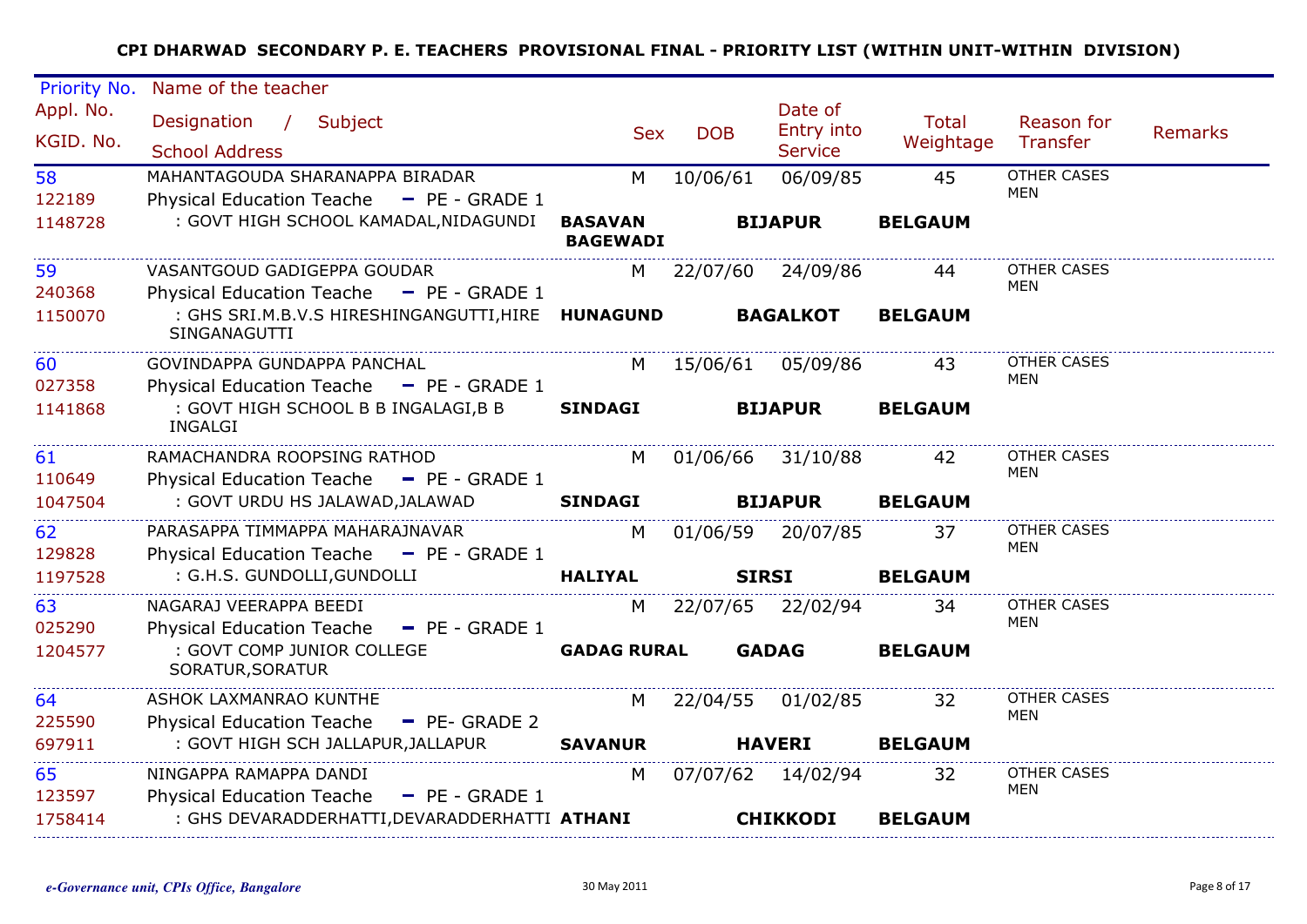| Name of the teacher                                                         |                                                      |            |                                                                                                                                                                  |                                                                                                                                                                                                                                                                      |                                     |         |
|-----------------------------------------------------------------------------|------------------------------------------------------|------------|------------------------------------------------------------------------------------------------------------------------------------------------------------------|----------------------------------------------------------------------------------------------------------------------------------------------------------------------------------------------------------------------------------------------------------------------|-------------------------------------|---------|
| Designation / Subject<br><b>School Address</b>                              |                                                      | <b>DOB</b> | Date of<br>Entry into<br><b>Service</b>                                                                                                                          | <b>Total</b><br>Weightage                                                                                                                                                                                                                                            | Reason for<br>Transfer              | Remarks |
| SHREESHAIL MALLAPPA KURANI<br>Physical Education Teache - PE - GRADE 1      | M                                                    |            | 28/07/94                                                                                                                                                         | 32                                                                                                                                                                                                                                                                   | <b>OTHER CASES</b><br><b>MEN</b>    |         |
|                                                                             |                                                      |            |                                                                                                                                                                  |                                                                                                                                                                                                                                                                      |                                     |         |
| SUBHAS DHARU CHAVAN<br>Physical Education Teache - PE - GRADE 1             | M <sub>1</sub>                                       |            |                                                                                                                                                                  | 32                                                                                                                                                                                                                                                                   | <b>OTHER CASES</b><br>MEN           |         |
| SANGRESHAKOPPA, SANGRESHAKOPPA                                              |                                                      |            |                                                                                                                                                                  | <b>BELGAUM</b>                                                                                                                                                                                                                                                       |                                     |         |
| SADASHIV HUCHCHAPPA YALAWARMATH<br>Physical Education Teache - PE - GRADE 1 | M                                                    |            | 08/09/94                                                                                                                                                         | 32                                                                                                                                                                                                                                                                   | <b>OTHER CASES</b><br>MEN           |         |
| : GHS SIDDAPUR (SRI.N.S.DIG.<br>NAGARAL), SIDDAPUR                          | <b>BILAGI</b>                                        |            |                                                                                                                                                                  | <b>BELGAUM</b>                                                                                                                                                                                                                                                       |                                     |         |
| SHIVAPPA MALLESHAPPA SURAGOND<br>Physical Education Teache - PE - GRADE 1   |                                                      |            |                                                                                                                                                                  | 30                                                                                                                                                                                                                                                                   | <b>OTHER CASES</b><br><b>MEN</b>    |         |
| : GOVT HIGH SCHOOL<br>HEDIGONDA, HEDIGGONDA                                 | <b>BYADAGI</b>                                       |            |                                                                                                                                                                  | <b>BELGAUM</b>                                                                                                                                                                                                                                                       |                                     |         |
| MALLIKARJUN DUNDAPPA BAGALI<br>Physical Education Teache - PE - GRADE 1     | M                                                    |            |                                                                                                                                                                  | 28                                                                                                                                                                                                                                                                   | OTHER CASES<br>MEN                  |         |
| : GOVT PU COLLEGE KUDAGI, KUDAGI                                            | <b>BASAVAN</b>                                       |            |                                                                                                                                                                  | <b>BELGAUM</b>                                                                                                                                                                                                                                                       |                                     |         |
| JAGADEESH K HIREMATH<br>Physical Education Teache - PE- GRADE 2             | M                                                    |            |                                                                                                                                                                  | 28                                                                                                                                                                                                                                                                   | OTHER CASES<br><b>MEN</b>           |         |
|                                                                             |                                                      |            |                                                                                                                                                                  | <b>BELGAUM</b>                                                                                                                                                                                                                                                       |                                     |         |
| MRITHUNJAYA KALASAPPA SINGAPUR<br>Physical Education Teache - PE - GRADE 1  |                                                      |            | 03/04/97                                                                                                                                                         | 28                                                                                                                                                                                                                                                                   | OTHER CASES<br><b>MEN</b>           |         |
| : GOVT HIGH SCHOOL KADUR, KADUR                                             |                                                      |            |                                                                                                                                                                  | <b>BELGAUM</b>                                                                                                                                                                                                                                                       |                                     |         |
| SHIVAPPA BALAPPA HALIGOUDAR<br>Physical Education Teache - PE - GRADE 1     | M                                                    |            |                                                                                                                                                                  | 26                                                                                                                                                                                                                                                                   | OTHER CASES<br><b>MEN</b>           |         |
| : GHS PU COLLEGE NAGNUR, NAGNUR                                             | <b>MUDALGI</b>                                       |            |                                                                                                                                                                  | <b>BELGAUM</b>                                                                                                                                                                                                                                                       |                                     |         |
|                                                                             | : NGP GOVT HS MADHALLI, MADALLI<br>: GOVT HIGHSCHOOL |            | <b>Sex</b><br><b>SHIRHATTI</b><br><b>SOUNDATTI</b><br>M <sub>N</sub><br><b>BAGEWADI</b><br>: GHS SURASHETTIKOPPA, SURASHETTIKOPPA KALGHATAGI<br><b>HIREKERUR</b> | 12/10/67<br><b>GADAG</b><br>02/06/66 02/08/94<br><b>BELGAUM</b><br>01/06/59<br><b>BAGALKOT</b><br>08/06/59 22/07/94<br><b>HAVERI</b><br>01/06/58 07/12/78<br><b>BIJAPUR</b><br><b>DHARWAD</b><br>M 15/03/63<br><b>HAVERI</b><br>01/05/70 06/06/97<br><b>CHIKKODI</b> | <b>BELGAUM</b><br>20/06/62 01/06/96 |         |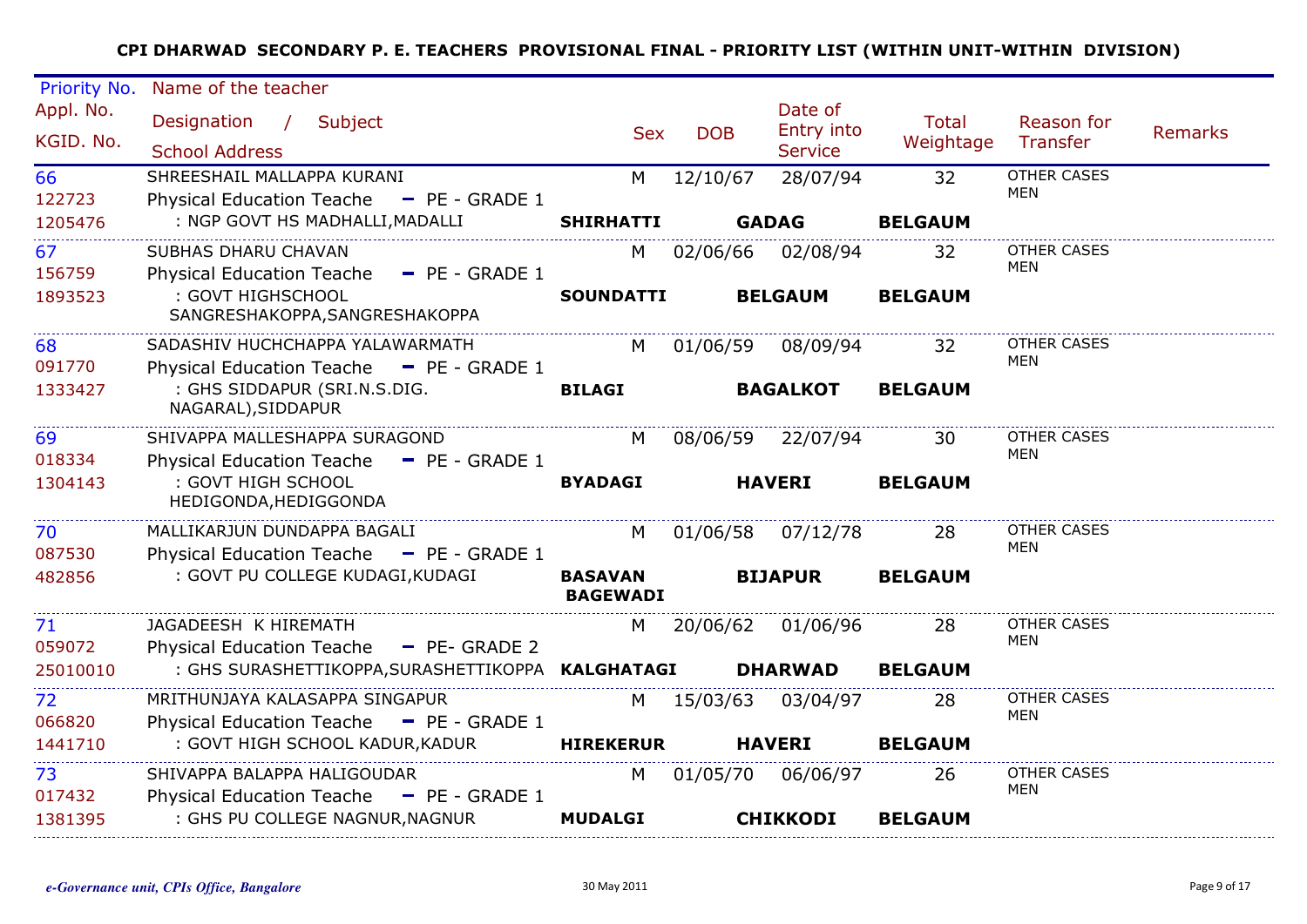| Priority No.              | Name of the teacher                                                                           |                  |            |                                         |                    |                           |         |
|---------------------------|-----------------------------------------------------------------------------------------------|------------------|------------|-----------------------------------------|--------------------|---------------------------|---------|
| Appl. No.<br>KGID. No.    | Designation / Subject<br><b>School Address</b>                                                | <b>Sex</b>       | <b>DOB</b> | Date of<br>Entry into<br><b>Service</b> | Total<br>Weightage | Reason for<br>Transfer    | Remarks |
| 74<br>083792              | BASAPPA HANAMAPPA HALAGERI                                                                    | M                | 15/07/71   | 06/06/97                                | 26                 | OTHER CASES<br>MEN        |         |
| 1481757                   | <b>Physical Education Teache</b><br>$-$ PE - GRADE 1<br>: GHS ANAWAL,ANAWAL                   | <b>BADAMI</b>    |            | <b>BAGALKOT</b>                         | <b>BELGAUM</b>     |                           |         |
| 75<br>061629              | LOKANNA RACHAPPA KANAKAPPANAVAR<br>Physical Education Teache - PE - GRADE 1                   | M                | 01/07/72   | 09/06/97                                | -26                | OTHER CASES<br>MEN        |         |
| 1361176                   | : GOVT HIGH SCHOOL<br>SHIRGAMBI, SHIRAGAMBI                                                   | <b>HIREKERUR</b> |            | <b>HAVERI</b>                           | <b>BELGAUM</b>     |                           |         |
| 76<br>130744              | PANDAPPA FAKIRAPPA NARGUND<br><b>Physical Education Teache</b><br>$\blacksquare$ PE - GRADE 1 |                  |            | M 02/06/67 10/06/97                     | -26                | <b>OTHER CASES</b><br>MEN |         |
| 1361467                   |                                                                                               |                  |            | <b>HAVERI</b>                           | <b>BELGAUM</b>     |                           |         |
| 77 <sup>°</sup><br>028467 | MALLAPPA JAMPANNANAVAR<br>Physical Education Teache - PE - GRADE 1                            | M                |            | 04/01/64 09/12/97                       | 26                 | OTHER CASES<br><b>MEN</b> |         |
| 1429262                   | : GOVT HIGH SCHOOL<br>MARANBEED, MARANBEED                                                    | <b>HANAGAL</b>   |            | <b>HAVERI</b>                           | <b>BELGAUM</b>     |                           |         |
| 78<br>065352              | TAYAPPA NAGAPPA HULAGINAL<br>Physical Education Teache - PE - GRADE 1                         | M                |            | 01/06/57 04/02/85                       | 24                 | <b>OTHER CASES</b><br>MEN |         |
| 700592                    | : GOVT JR.COLL.SULEBHAVI,SULEBHAVI HUNAGUND                                                   |                  |            | <b>BAGALKOT</b>                         | <b>BELGAUM</b>     |                           |         |
| 79<br>014634              | BASANAGOUDA VEERANAGOUDA GOUDAR<br>Physical Education Teache - PE - GRADE 1                   |                  |            | M 18/07/65 29/06/85                     | 24                 | OTHER CASES<br><b>MEN</b> |         |
| 698608                    | : GOVT HS HADLI, HADALI                                                                       | <b>NARAGUND</b>  |            | <b>GADAG</b>                            | <b>BELGAUM</b>     |                           |         |
| 80<br>234016              | <b>KUMAR R NAIKER</b><br>Physical Education Teache - PE - GRADE 1                             | M l              |            | 01/06/68 29/07/97                       | 24                 | OTHER CASES<br><b>MEN</b> |         |
| 1361119                   | : GOVT HIGH SCHOOL NULGERI,NULAGERI                                                           | <b>HIREKERUR</b> |            | <b>HAVERI</b>                           | <b>BELGAUM</b>     |                           |         |
| 81                        | SHIVSHANKARAGOUDA PAIL                                                                        | M l              |            | 01/09/65 24/10/97                       | 24                 | OTHER CASES<br><b>MEN</b> |         |
| 176841<br>1400780         | Physical Education Teache - PE - GRADE 1<br>: V.M.GHS TEGGI (GOVT), TEGGI                     | <b>BILAGI</b>    |            | <b>BAGALKOT</b>                         | <b>BELGAUM</b>     |                           |         |
| 82<br>071972              | AKABARASAHEB HUSENASAHEB NADAF<br>Physical Education Teache - PE - GRADE 1                    |                  |            | M 29/08/68 05/09/98                     | 24                 | OTHER CASES<br>MEN        |         |
| 1773513                   | : GHS BEVINAMATTI, BEVINAMATTI                                                                | <b>HUNAGUND</b>  |            | <b>BAGALKOT</b>                         | <b>BELGAUM</b>     |                           |         |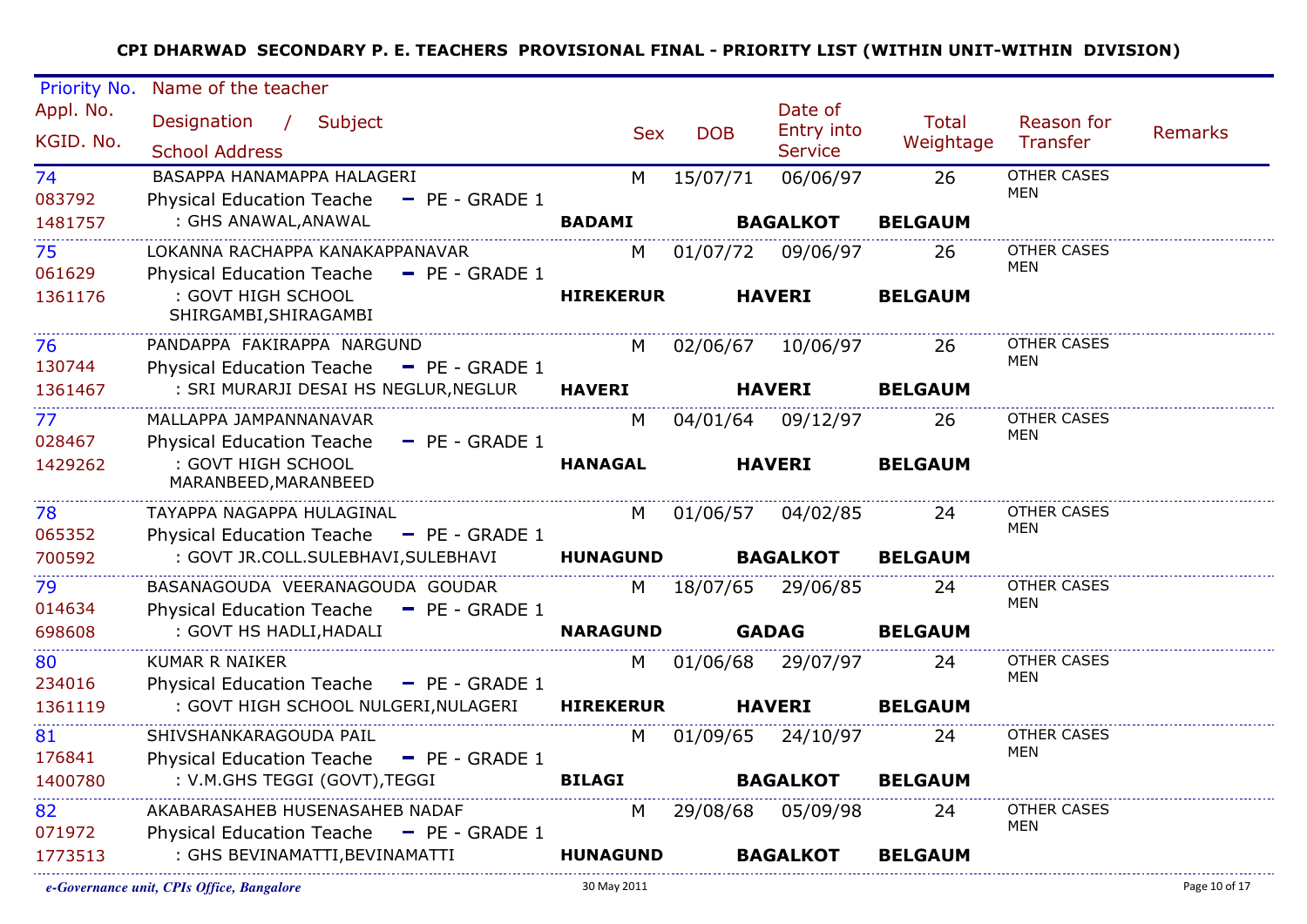| Priority No.           | Name of the teacher                                                                                     |                   |            |                                         |                    |                           |                |
|------------------------|---------------------------------------------------------------------------------------------------------|-------------------|------------|-----------------------------------------|--------------------|---------------------------|----------------|
| Appl. No.<br>KGID. No. | Designation / Subject<br><b>School Address</b>                                                          | <b>Sex</b>        | <b>DOB</b> | Date of<br>Entry into<br><b>Service</b> | Total<br>Weightage | Reason for<br>Transfer    | <b>Remarks</b> |
| 83                     | KALLAPPA S KAMBALE                                                                                      | M                 | 01/06/69   | 05/09/98                                | 24                 | <b>OTHER CASES</b><br>MEN |                |
| 082951<br>1643500      | Physical Education Teache - PE - GRADE 1<br>: GOVT HIGHSCHOOL<br>HIREBUDNUR, HIREBUDNUR                 | <b>SOUNDATTI</b>  |            | <b>BELGAUM</b>                          | <b>BELGAUM</b>     |                           |                |
| 84                     | RAVIKUMAR MANTAPPA NILUGAL                                                                              | M                 | 11/02/70   | 07/09/98                                | 24                 | <b>OTHER CASES</b>        |                |
| 092289                 | Physical Education Teache - PE - GRADE 1                                                                |                   |            |                                         |                    | MEN                       |                |
| 1877238                | $:$ GHS<br>SRI.J.D.RADDER.MUSTAGERI, MUSTIGERI                                                          | <b>BADAMI</b>     |            | <b>BAGALKOT</b>                         | <b>BELGAUM</b>     |                           |                |
| 85<br>131486           | ANNASAHEB BHUPAL KAMBLE<br>Physical Education Teache - PE - GRADE 1                                     | M                 | 01/06/70   | 07/09/98                                | 24                 | <b>OTHER CASES</b><br>MEN |                |
| 1757669                | : GOVT. H.S., N. INGALGAON                                                                              | <b>ATHANI</b>     |            | <b>CHIKKODI</b>                         | <b>BELGAUM</b>     |                           |                |
| 86<br>130844           | ARAVIND GANAPATI NAYAK<br>Physical Education Teache - PE - GRADE 1                                      | M                 |            | 26/09/72 10/09/98                       | 24                 | OTHER CASES<br>MEN        |                |
| 1468179                | : JONIOR COLLEGE MALAGI, MALGI                                                                          | <b>MUNDAGOD</b>   |            | <b>SIRSI</b>                            | <b>BELGAUM</b>     |                           |                |
| 87<br>131743           | AKBAR BABASAHEB SHEDABAL<br>Physical Education Teache - PE - GRADE 1                                    | M                 |            | 10/08/71 06/07/99                       | 22                 | <b>OTHER CASES</b><br>MEN |                |
| 1876183                | : GHS KOLUR P.K, KOLUR                                                                                  | <b>BILAGI</b>     |            | <b>BAGALKOT</b>                         | <b>BELGAUM</b>     |                           |                |
| 88<br>150718           | MAHAVEER PUNDALIK JIRAGYAL<br>Physical Education Teache - PE - GRADE 1                                  | M                 |            | 22/07/69 02/07/97                       | 20.5               | <b>OTHER CASES</b><br>MEN |                |
| 1876327                | : GOVT PB PU JR.COLL. HUNNUR,HUNNUR                                                                     | <b>JAMAKHANDI</b> |            | <b>BAGALKOT</b>                         | <b>BELGAUM</b>     |                           |                |
| 89<br>225259           | PRAKASH GURULINGAPPA KALYANASHETTI<br>Physical Education Teache - PE - GRADE 1                          |                   |            | M 22/08/58 25/10/79                     | 17                 | <b>OTHER CASES</b><br>MEN |                |
| 480068                 | : JONIOR COLLEGE MUNDGOD, MUNDAGOD<br><b>TOWN</b>                                                       | <b>MUNDAGOD</b>   |            | <b>SIRSI</b>                            | <b>BELGAUM</b>     |                           |                |
| 90                     | SANTOSH KUMAR B HORAGINAMATH                                                                            | M l               |            | 22/07/75 07/09/98                       | 17                 | <b>OTHER CASES</b>        |                |
| 070899<br>1774543      | Physical Education Teache - PE - GRADE 1<br>: GOVT JR, COLLEGE VIDYANAGAR<br>HUNAGUND, HUNAGUND WARD 15 | <b>HUNAGUND</b>   |            | <b>BAGALKOT</b>                         | <b>BELGAUM</b>     | MEN                       |                |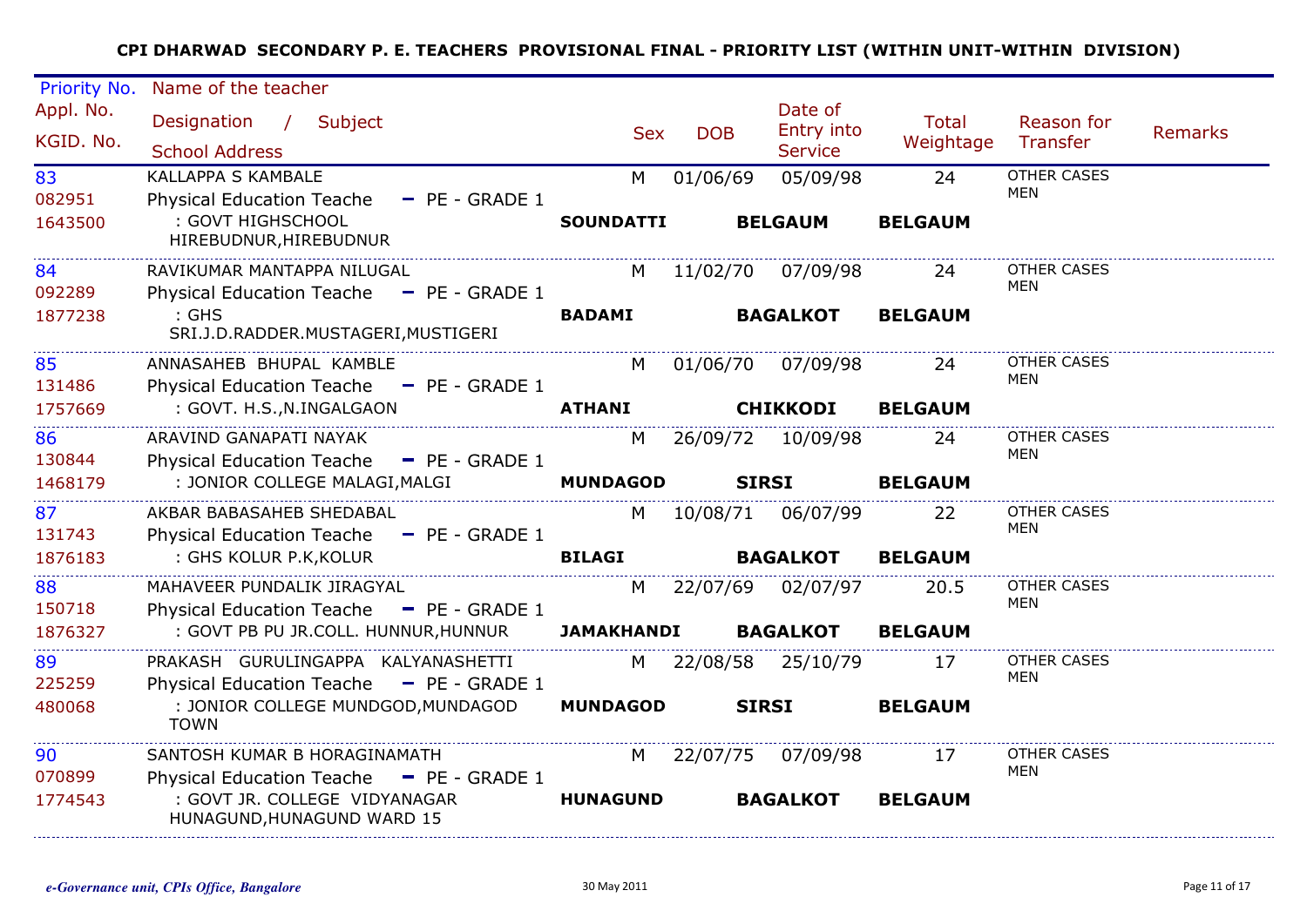| Priority No.           | Name of the teacher                                                                    |                   |            |                                         |                    |                           |                |
|------------------------|----------------------------------------------------------------------------------------|-------------------|------------|-----------------------------------------|--------------------|---------------------------|----------------|
| Appl. No.<br>KGID. No. | Designation /<br>Subject<br><b>School Address</b>                                      | <b>Sex</b>        | <b>DOB</b> | Date of<br>Entry into<br><b>Service</b> | Total<br>Weightage | Reason for<br>Transfer    | <b>Remarks</b> |
| 91                     | <b>ANAND GWADYAL</b>                                                                   | M                 | 01/06/75   | 20/02/02                                | 16                 | <b>OTHER CASES</b>        |                |
| 055686<br>1853921      | <b>Physical Education Teache</b><br>$-$ PE - GRADE 1<br>: GOVT HIGH SCHOOL             | <b>HANAGAL</b>    |            | <b>HAVERI</b>                           | <b>BELGAUM</b>     | MEN                       |                |
|                        | KADSHETTIHALLI, KADSHETTIHALLI                                                         |                   |            |                                         |                    |                           |                |
| 92<br>236753           | CHANDRASHEKAR HARU CHAVAN<br><b>Physical Education Teache</b><br>$-$ PE - GRADE 1      | M                 | 01/06/61   | 04/02/85                                | 14                 | <b>OTHER CASES</b><br>MEN |                |
| 743857                 | : GOVT HIGH SCHOOL<br>SAVALASANG, SAVALASANGA                                          | <b>CHADACHAN</b>  |            | <b>BIJAPUR</b>                          | <b>BELGAUM</b>     |                           |                |
| 93<br>098732           | <b>IRAPPA ADAPUR</b><br>Physical Education Teache - PE - GRADE 1                       | M                 | 24/10/76   | 30/04/02                                | 14                 | <b>OTHER CASES</b><br>MEN |                |
| 1854512                | : GHS HIREBADAWADGI, HIRE BADAVADGI                                                    | <b>HUNAGUND</b>   |            | <b>BAGALKOT</b>                         | <b>BELGAUM</b>     |                           |                |
| 94<br>051316           | V V ITI<br>Physical Education Teache - PE - GRADE 1                                    | M                 |            | 20/08/77 09/01/04                       | 14                 | OTHER CASES<br>MEN        |                |
| 1829986                | : GOVT HS MALLAPUR, MALLAPUR                                                           | <b>RON</b>        |            | <b>GADAG</b>                            | <b>BELGAUM</b>     |                           |                |
| 95<br>123880           | <b>VENKATESH NARAYAN NAYAK</b><br><b>Physical Education Teache</b><br>$-$ PE - GRADE 1 | M                 |            | 22/07/73 28/01/04                       | 14                 | <b>OTHER CASES</b><br>MEN |                |
| 1954127                | : MHPS MURARAJI DESAI, WARD1                                                           | <b>SIRSI</b>      |            | <b>SIRSI</b>                            | <b>BELGAUM</b>     |                           |                |
| 96<br>014049           | PRATAP YALLAPPA NAIK<br>Physical Education Teache - PE - GRADE 1                       | M                 |            | 14/11/73 06/02/04                       | 14                 | OTHER CASES<br>MEN        |                |
| 1796930                | : GOVT HIGH SCH<br>NARAYANPURA, NARAYANAPUR                                            | <b>SHIGGOAN</b>   |            | <b>HAVERI</b>                           | <b>BELGAUM</b>     |                           |                |
| 97<br>021656           | PRAKASH SONAPPA KINAYEKAR<br>Physical Education Teache - PE - GRADE 1                  | M                 | 06/07/73   | 08/01/97                                | 12                 | OTHER CASES<br><b>MEN</b> |                |
| 1474745                | : GOVT H.S, NEJ                                                                        | <b>NIPPANI</b>    |            | <b>CHIKKODI</b>                         | <b>BELGAUM</b>     |                           |                |
| 98<br>124653           | RAMANNA BHIMAPPA MALI<br><b>Physical Education Teache</b><br>$-$ PE - GRADE 1          | M                 |            | 12/04/72 05/09/98                       | 12                 | <b>OTHER CASES</b><br>MEN |                |
| 1771091                | : GOVT URDU HS RABAKAVI, JAMAKHANDI<br>WARD.NO.30                                      | <b>JAMAKHANDI</b> |            | <b>BAGALKOT</b>                         | <b>BELGAUM</b>     |                           |                |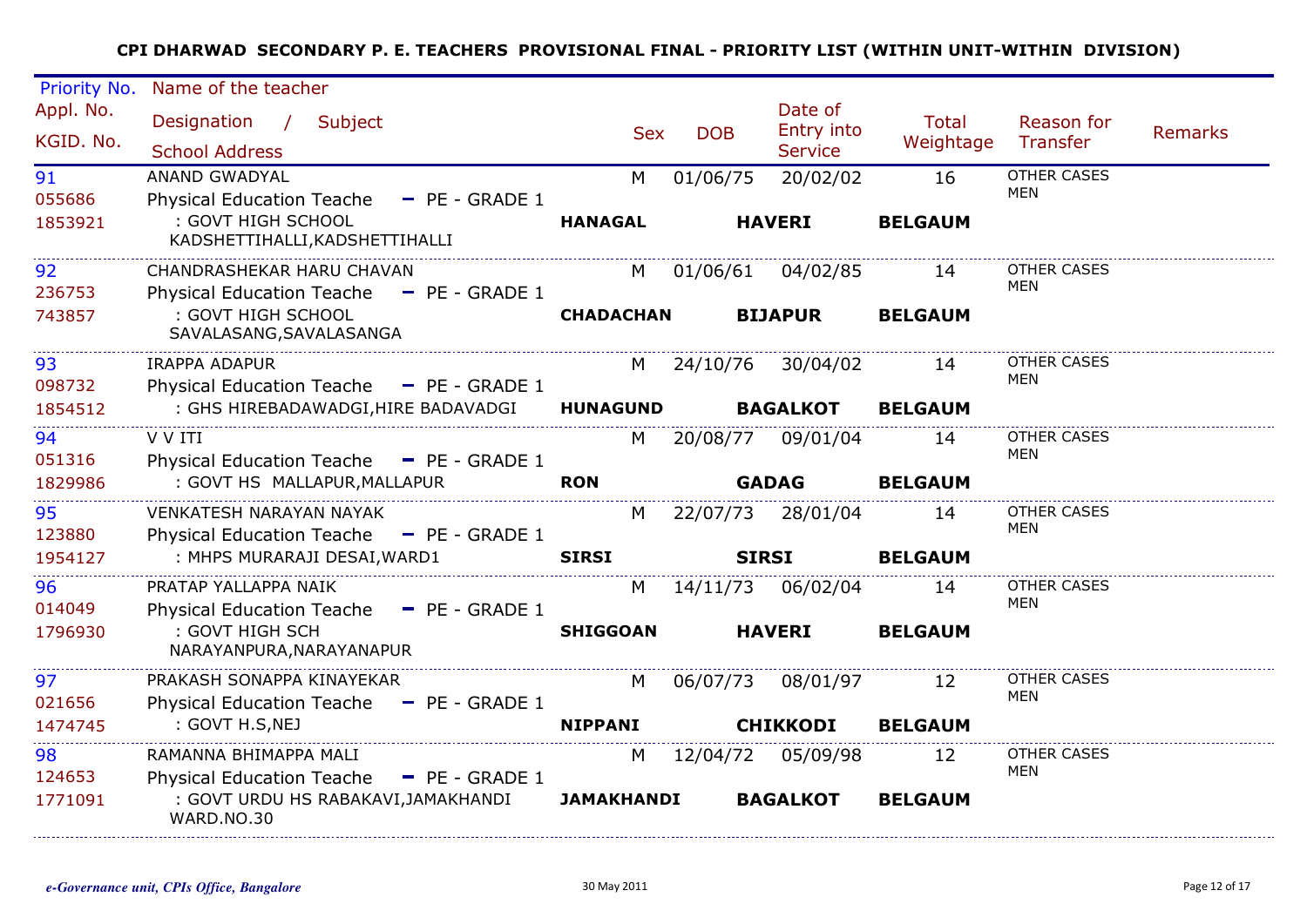| Priority No. | Name of the teacher                                         |                                                                                                                                                                                                                                |            |                              |                |                                  |                |
|--------------|-------------------------------------------------------------|--------------------------------------------------------------------------------------------------------------------------------------------------------------------------------------------------------------------------------|------------|------------------------------|----------------|----------------------------------|----------------|
| Appl. No.    | Designation / Subject                                       |                                                                                                                                                                                                                                |            | Date of                      | <b>Total</b>   | Reason for                       |                |
| KGID. No.    | <b>School Address</b>                                       | <b>Sex</b>                                                                                                                                                                                                                     | <b>DOB</b> | Entry into<br><b>Service</b> | Weightage      | Transfer                         | <b>Remarks</b> |
| 99           | MAHANTESH SHANKARAGOUDA CHITTARAGI                          | M                                                                                                                                                                                                                              | 21/07/72   | 08/09/98                     | 12             | <b>OTHER CASES</b>               |                |
| 185916       | Physical Education Teache - PE - GRADE 1                    |                                                                                                                                                                                                                                |            |                              |                | MEN                              |                |
| 1476120      | : GOVT HIGHSCHOOL COMP JR.COLL<br>RAMDURG, RAMDURG          | <b>RAMDURG</b>                                                                                                                                                                                                                 |            | <b>BELGAUM</b>               | <b>BELGAUM</b> |                                  |                |
| 100          | NANDESHWAR A HONGAL                                         |                                                                                                                                                                                                                                |            | M 01/05/72 09/01/04          | 12             | <b>OTHER CASES</b>               |                |
| 125195       | Physical Education Teache - PE - GRADE 1                    |                                                                                                                                                                                                                                |            |                              |                | <b>MEN</b>                       |                |
| 1500072      | : GHS KALGHATAGI LT SHIVAPUR, KALGHATAGI KALGHATAGI DHARWAD |                                                                                                                                                                                                                                |            |                              | <b>BELGAUM</b> |                                  |                |
| 101          | RAVINDRA SHIVAJI KADAM                                      |                                                                                                                                                                                                                                |            | M 08/03/66 01/06/04          | 12             | OTHER CASES                      |                |
| 124667       | Physical Education Teache - PE - GRADE 1                    |                                                                                                                                                                                                                                |            |                              |                | MEN                              |                |
| 1930071      | : GOVT. H.S., ARALIHATTI                                    | <b>ATHANI</b>                                                                                                                                                                                                                  |            | <b>CHIKKODI</b>              | <b>BELGAUM</b> |                                  |                |
| 102          | ASHOK MALLIKARJUN KAMATAR                                   | M and the set of the set of the set of the set of the set of the set of the set of the set of the set of the set of the set of the set of the set of the set of the set of the set of the set of the set of the set of the set |            | 14/06/63 29/09/93            | 10             | OTHER CASES<br>MEN               |                |
| 221345       | Physical Education Teache - PE - GRADE 1                    |                                                                                                                                                                                                                                |            |                              |                |                                  |                |
| 1274187      | : GOVT HIGHSCHOOL SUTAGATTI, SUTAGATTI SOUNDATTI            |                                                                                                                                                                                                                                |            | <b>BELGAUM</b>               | <b>BELGAUM</b> |                                  |                |
| 103          | M D KADAM                                                   |                                                                                                                                                                                                                                |            | M 18/07/78 30/11/05          | 10             | <b>OTHER CASES</b><br><b>MEN</b> |                |
| 136784       | Physical Education Teache - PE - GRADE 1                    |                                                                                                                                                                                                                                |            |                              |                |                                  |                |
| 1797245      | : GOVT PU COL HATTIMATTUR, HATTIMATTUR SAVANUR HAVERI       |                                                                                                                                                                                                                                |            |                              | <b>BELGAUM</b> |                                  |                |
| 104          | SHRISHAIL BHIMAPPA TANVASHI                                 | M                                                                                                                                                                                                                              |            | 01/07/79 30/11/05            | 10             | OTHER CASES<br>MEN               |                |
| 095401       | Physical Education Teache - PE - GRADE 1                    |                                                                                                                                                                                                                                |            |                              |                |                                  |                |
| 1999662      | : GHS NANDIKURALI, NANDIKURALI                              | <b>RAIBAG</b>                                                                                                                                                                                                                  |            | <b>CHIKKODI</b>              | <b>BELGAUM</b> |                                  |                |
| 105          | KIRAN KUMAR H P                                             |                                                                                                                                                                                                                                | M 27/09/80 | 30/11/05                     | 10             | OTHER CASES<br>MEN               |                |
| 063044       | Physical Education Teache - PE - GRADE 1                    |                                                                                                                                                                                                                                |            |                              |                |                                  |                |
| 1797181      | : GOVT HIGH SCH KALSUR, KALSUR                              | <b>SAVANUR</b>                                                                                                                                                                                                                 |            | <b>HAVERI</b>                | <b>BELGAUM</b> |                                  |                |
| 106          | SURASH HARISCHANDRA NAYAK                                   | M                                                                                                                                                                                                                              |            | 11/06/82 31/12/05            | 10             | OTHER CASES<br>MEN               |                |
| 134197       | Physical Education Teache - PE - GRADE 1                    |                                                                                                                                                                                                                                |            |                              |                |                                  |                |
| 1797001      | : GOVT HIGH SCH HUNGUNDA, HUNAGUND                          | <b>SHIGGOAN</b>                                                                                                                                                                                                                |            | <b>HAVERI</b>                | <b>BELGAUM</b> |                                  |                |
| 107          | VENKAPPA MANGALEPPA LAMANI                                  | M and the set of the set of the set of the set of the set of the set of the set of the set of the set of the set of the set of the set of the set of the set of the set of the set of the set of the set of the set of the set |            | 15/06/81 25/01/06            | 10             | OTHER CASES<br><b>MEN</b>        |                |
| 090790       | Physical Education Teache - PE - GRADE 1                    |                                                                                                                                                                                                                                |            |                              |                |                                  |                |
| 1810245      | : GOVT HIGH SCHOOL SIDDANATH, SIDDANATH BASAVAN             | <b>BAGEWADI</b>                                                                                                                                                                                                                |            | <b>BIJAPUR</b>               | <b>BELGAUM</b> |                                  |                |
|              |                                                             |                                                                                                                                                                                                                                |            |                              |                |                                  |                |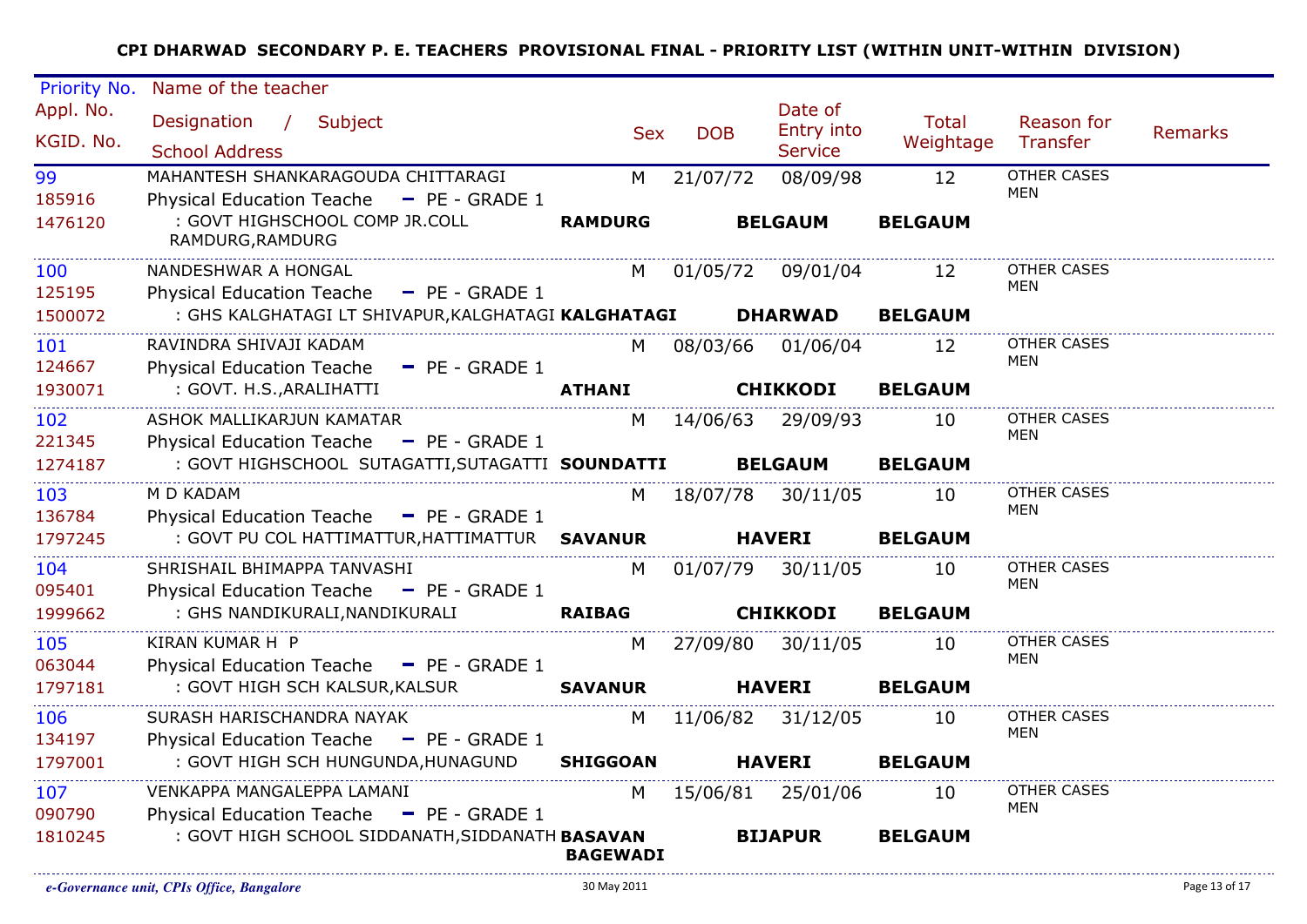| Priority No.           | Name of the teacher                                                           |                   |                                   |                                         |                    |                                  |                |
|------------------------|-------------------------------------------------------------------------------|-------------------|-----------------------------------|-----------------------------------------|--------------------|----------------------------------|----------------|
| Appl. No.<br>KGID. No. | Designation / Subject<br><b>School Address</b>                                | <b>Sex</b>        | <b>DOB</b>                        | Date of<br>Entry into<br><b>Service</b> | Total<br>Weightage | Reason for<br>Transfer           | <b>Remarks</b> |
| 108<br>042603          | <b>VEERANAGOUDA N PATIL</b><br>Physical Education Teache - PE - GRADE 1       | M                 | 10/06/77                          | 27/01/06                                | 10                 | <b>OTHER CASES</b><br>MEN        |                |
| 1984553                | : GHS MIRJI, MIRJI                                                            | <b>MUDHOL</b>     |                                   | <b>BAGALKOT</b>                         | <b>BELGAUM</b>     |                                  |                |
| 109                    | <b>JAGADEESH GADAD</b>                                                        | M                 |                                   | 01/07/80 27/01/06                       | 10                 | <b>OTHER CASES</b><br>MEN        |                |
| 114396<br>1797226      | Physical Education Teache - PE - GRADE 1<br>: GOVT HIGH SCHOOL MUTTUR, MUTTUR | <b>BYADAGI</b>    |                                   | <b>HAVERI</b>                           | <b>BELGAUM</b>     |                                  |                |
| 110<br>087127          | LACHAMAPPA GULAPPA CHALAWADI<br>Physical Education Teache - PE - GRADE 1      | M <sub>N</sub>    |                                   | 01/06/79 02/02/06                       | 10                 | OTHER CASES<br>MEN               |                |
| 1810305                | : GOVT URDU HIGH SCHOOL<br>NIDAGUNDI, NIDAGUNDI                               | <b>BASAVAN</b>    | <b>BIJAPUR</b><br><b>BAGEWADI</b> |                                         | <b>BELGAUM</b>     |                                  |                |
| 111<br>036676          | ASHARIPPASHA J DAKHANI<br>Physical Education Teache - PE - GRADE 1            |                   |                                   | M 05/07/76 03/02/06                     | 10                 | <b>OTHER CASES</b><br>MEN        |                |
| 1809871                | : GOVT HIGH SCHOOL PEERAPUR, PEERAPUR                                         | <b>MUDDEBIHAL</b> |                                   | <b>BIJAPUR</b>                          | <b>BELGAUM</b>     |                                  |                |
| 112<br>074645          | BAMMAPPA PAPALEPPA BUDIHAL<br>Physical Education Teache - PE - GRADE 1        |                   |                                   | M 01/06/78 14/02/06                     | 10                 | OTHER CASES<br>MEN               |                |
| 2042155                | : GOVT HIGH SCHOOL HATTALLI, HATTALLI                                         | <b>CHADACHAN</b>  |                                   | <b>BIJAPUR</b>                          | <b>BELGAUM</b>     |                                  |                |
| 113<br>229130          | MALLESHAPPA SHANKAREPPA BAGEWADI<br>Physical Education Teache - PE - GRADE 1  |                   |                                   | M 20/07/81 22/02/06                     | 10                 | <b>OTHER CASES</b><br><b>MEN</b> |                |
| 1999476                | : GOVT HIGHSCHOOL VANNUR, VANNUR                                              | <b>BAILHONGAL</b> |                                   | <b>BELGAUM</b>                          | <b>BELGAUM</b>     |                                  |                |
| 114<br>208660          | PRABHAKAR MARUTI RAJANGALE<br>Physical Education Teache - PE - GRADE 1        |                   |                                   | M 25/10/78 30/06/06                     | 8                  | <b>OTHER CASES</b><br><b>MEN</b> |                |
| 1797358                | : GOVT HIGH SCHOOL<br>BOMMANHALLI, BOMMANAHALLI                               | <b>HANAGAL</b>    |                                   | <b>HAVERI</b>                           | <b>BELGAUM</b>     |                                  |                |
| 115                    | IRAPPA CHANDRAPPA UJJINAKOPPA                                                 | M                 |                                   | 01/06/78 25/01/06                       | 7.5                | OTHER CASES<br><b>MEN</b>        |                |
| 223423<br>1984161      | Physical Education Teache - PE - GRADE 1<br>: GOVT HS ASANGI, ASANGI          | <b>JAMAKHANDI</b> |                                   | <b>BAGALKOT</b>                         | <b>BELGAUM</b>     |                                  |                |
| 116<br>010126          | PRASHANT M GAONKAR<br>Physical Education Teache - PE - GRADE 1                |                   |                                   | M 19/07/80 12/01/04                     | 7                  | OTHER CASES<br><b>MEN</b>        |                |
| 1887630                | : G H S HALADAKATTA, WARD6                                                    | <b>SIDDAPUR</b>   |                                   | <b>SIRSI</b>                            | <b>BELGAUM</b>     |                                  |                |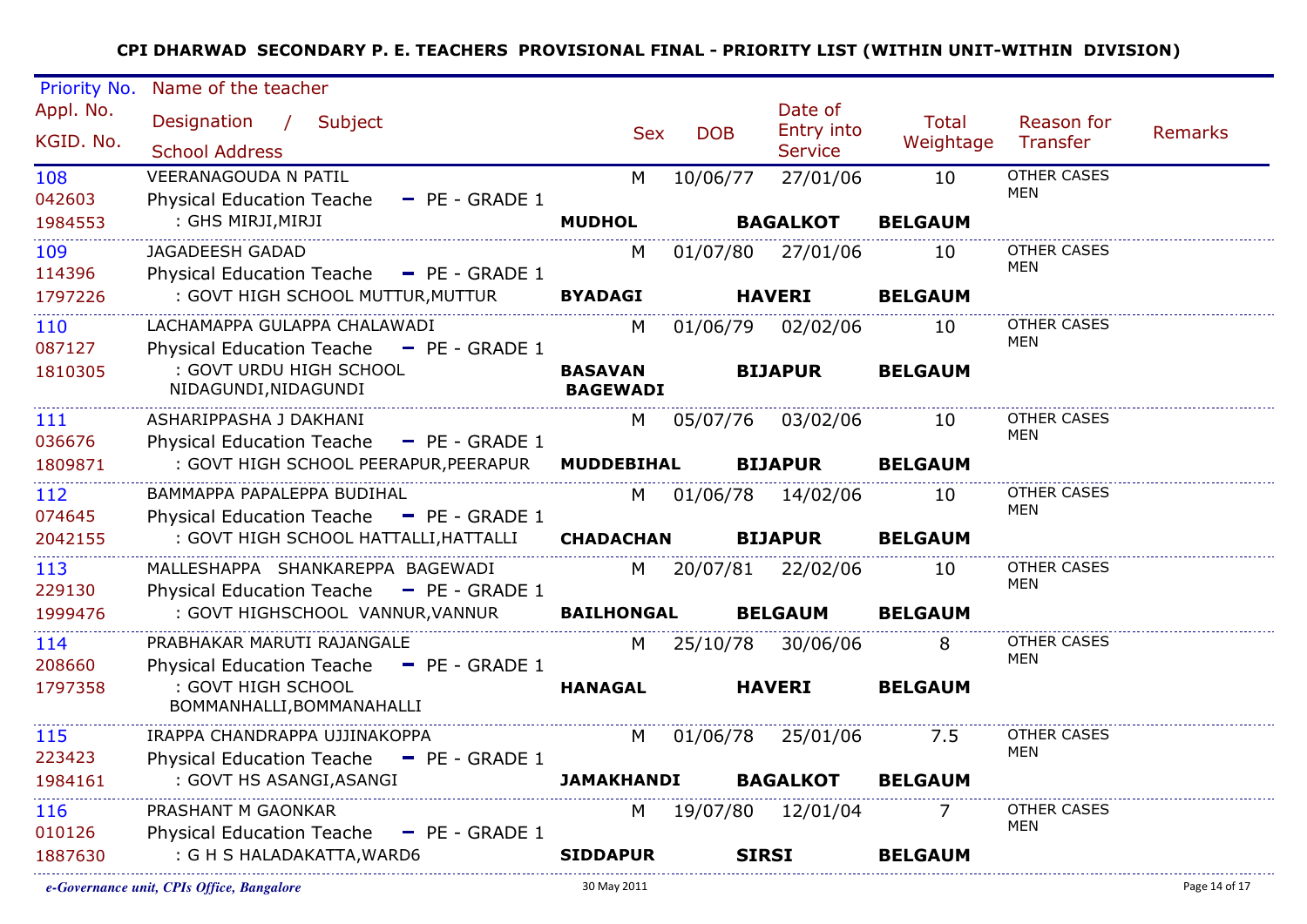| Priority No.           | Name of the teacher                                                                 |                 |            |                                                |                    |                                  |                |
|------------------------|-------------------------------------------------------------------------------------|-----------------|------------|------------------------------------------------|--------------------|----------------------------------|----------------|
| Appl. No.<br>KGID. No. | Designation / Subject<br><b>School Address</b>                                      | <b>Sex</b>      | <b>DOB</b> | Date of<br><b>Entry into</b><br><b>Service</b> | Total<br>Weightage | Reason for<br><b>Transfer</b>    | <b>Remarks</b> |
| 117<br>231860          | <b>CHANDRAGOUDA G PATIL</b><br><b>Physical Education Teache</b><br>$-$ PE - GRADE 1 | м               | 22/07/68   | 28/02/92                                       | 6                  | <b>OTHER CASES</b><br>MEN        |                |
| 1157354                | : GHPS TIMMAPUR, TIMMAPUR                                                           | <b>SHIGGOAN</b> |            | <b>HAVERI</b>                                  | <b>BELGAUM</b>     |                                  |                |
| 118<br>083156          | HANAMANTAPPA B DUMMAD<br>Physical Education Teache - PE - GRADE 1                   | M               | 01/06/71   | 20/08/93                                       | 6                  | <b>OTHER CASES</b><br><b>MEN</b> |                |
| 1498071                | : GHS SHIVALLI, SHIVALLI                                                            | <b>DHARWAD</b>  |            | <b>DHARWAD</b>                                 | <b>BELGAUM</b>     |                                  |                |
| 119<br>126111          | RAVINDRA SRIMANT SANNAIK<br>Physical Education Teache $\blacksquare$ PE - GRADE 1   | M               | 15/07/79   | 09/01/06                                       | 5.                 | <b>OTHER CASES</b><br><b>MEN</b> |                |
| 1999794                | : GOVT HIGH SCHOOL KHANAPUR<br>KHANAPUR(U), KHANAPUR(U)                             | <b>KHANAPUR</b> |            | <b>BELGAUM</b>                                 | <b>BELGAUM</b>     |                                  |                |
| 120<br>032064          | SHEKHARAPPA BASAVANTHAPPA KADAPUR<br>Physical Education Teache - PE - GRADE 1       | M               | 01/06/61   | 08/02/85                                       |                    | <b>OTHER CASES</b><br><b>MEN</b> |                |
| 1013929                | : GHS HULAGERI, KAGALGOMB                                                           | <b>BADAMI</b>   |            | <b>BAGALKOT</b>                                | <b>BELGAUM</b>     |                                  |                |
| 121<br>243521          | GURUBASAPPA DUNDAPPA GUDIMANI<br>Physical Education Teache - PE - GRADE 1           | M               | 01/06/66   | 26/03/93                                       |                    | <b>OTHER CASES</b><br>MEN        |                |
| 1267034                | : GHS SUNAG, SUNAG                                                                  | <b>BILAGI</b>   |            | <b>BAGALKOT</b>                                | <b>BELGAUM</b>     |                                  |                |
| 122<br>222712          | R P KUNDARAGI<br>Physical Education Teache - PE - GRADE 1                           | M               | 31/05/62   | 11/02/94                                       | 4                  | <b>OTHER CASES</b><br>MEN        |                |
| 1377977                | : GOVT H.S., BASTWAD                                                                | <b>HUKKERI</b>  |            | <b>CHIKKODI</b>                                | <b>BELGAUM</b>     |                                  |                |
| 123<br>176074          | CHANDAPPA DEVAPPA LAMANI<br><b>Physical Education Teache</b><br>$-$ PE - GRADE 1    | M               | 10/02/70   | 28/06/94                                       | 4                  | OTHER CASES<br>MEN               |                |
| 1473541                | : GOVT. HIGH SCHOOL<br>HONAKUPPI, HONAKUPPI                                         | <b>MUDALGI</b>  |            | <b>CHIKKODI</b>                                | <b>BELGAUM</b>     |                                  |                |
| 124<br>019969          | VASANT RANGAPPA BHAJANTRI<br><b>Physical Education Teache</b><br>$-$ PE - GRADE 1   | M               | 15/02/68   | 08/01/97                                       |                    | <b>OTHER CASES</b><br>MEN        |                |
| 1380783                | : GOVT. HIGH SCHOOL<br>TALAKATNAL, TALAKATNAL                                       | <b>MUDALGI</b>  |            | <b>CHIKKODI</b>                                | <b>BELGAUM</b>     |                                  |                |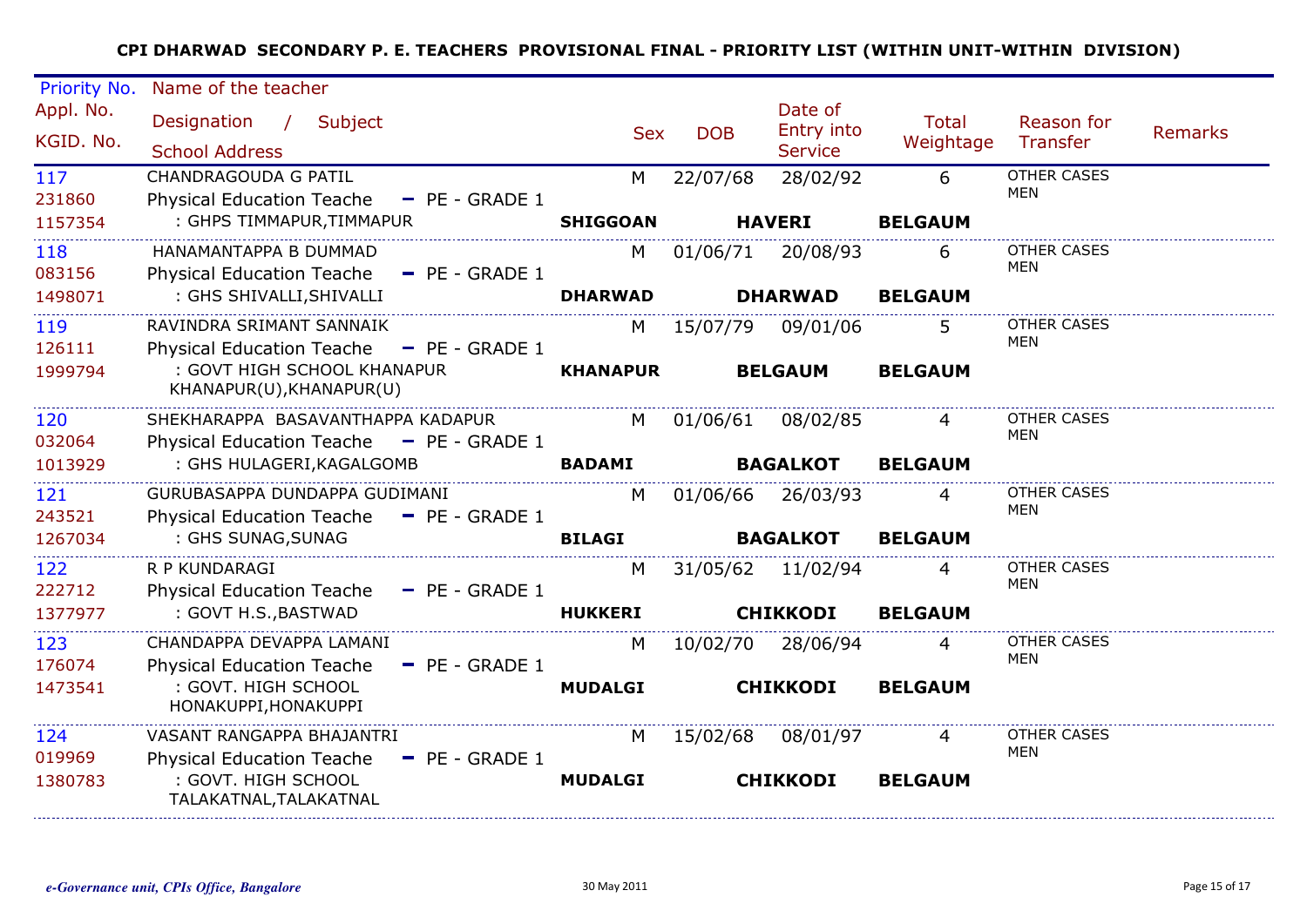| Priority No.           | Name of the teacher                                                                       |                   |            |                       |                             |                           |                |
|------------------------|-------------------------------------------------------------------------------------------|-------------------|------------|-----------------------|-----------------------------|---------------------------|----------------|
| Appl. No.<br>KGID. No. | Designation / Subject                                                                     | <b>Sex</b>        | <b>DOB</b> | Date of<br>Entry into | Total<br>Weightage Transfer | Reason for                | <b>Remarks</b> |
|                        | <b>School Address</b>                                                                     |                   |            | <b>Service</b>        |                             |                           |                |
| 125<br>096526          | SANGAPPA GIRIMALLAPPA GANIGER<br>Physical Education Teache - PE - GRADE 1                 | M                 | 01/07/68   | 08/01/97              | $\overline{4}$              | <b>OTHER CASES</b><br>MEN |                |
| 1471541                | : GOVT H.S.H-MASTIHOLI, MANGUTTI                                                          | <b>HUKKERI</b>    |            | <b>CHIKKODI</b>       | <b>BELGAUM</b>              |                           |                |
| 126                    | IRAPPA MANAPPA PATTAR                                                                     | M                 |            | 21/06/72 08/01/97     | $\overline{4}$              | OTHER CASES<br>MEN        |                |
| 178850<br>1472542<br>. | Physical Education Teache - PE - GRADE 1<br>: GOVT HIGHSCHOOL<br>HUNASIKATTI, HUNASIKATTI | <b>BAILHONGAL</b> |            | <b>BELGAUM</b>        | <b>BELGAUM</b>              |                           |                |
| 127<br>105342          | SANGANNA BABU MUKARTIHAL<br>Physical Education Teache - PE - GRADE 1                      |                   |            | M 12/06/84 26/06/08   | $\overline{4}$              | <b>OTHER CASES</b><br>MEN |                |
| 2370015                | : GHS MADHABHAVI, MADHABHAVI<br>0HABHAVI,MADHABHAVI MUDHOL BAGALKOT                       |                   |            |                       | <b>BELGAUM</b>              |                           |                |
| 128<br>080929          | VINAYAK ISHWAR NAIK<br>Physical Education Teache - PE - GRADE 1                           |                   |            | M 09/04/81 08/09/08   | $\overline{4}$              | OTHER CASES<br>MEN        |                |
| 2403212                | : G.H.S BELVATAGI,BELAVATAGI                                                              | <b>HALIYAL</b>    |            | <b>SIRSI</b>          | <b>BELGAUM</b>              |                           |                |
| 129<br>035991          | SHEKHAR GOUDA S NADUVINAMANI<br>Physical Education Teache - PE - GRADE 1                  |                   |            | M 23/07/63 05/07/93   | 3                           | OTHER CASES<br>MEN        |                |
| 1360265                | : GUHS KUNDAGOL, KUNDAGOL                                                                 |                   |            | <b>DHARWAD</b>        | <b>BELGAUM</b>              |                           |                |
| 130<br>003920          | NINGAPPA NEELAPPA KALAKERI<br>Physical Education Teache - PE - GRADE 1                    | M <sub>N</sub>    |            | 23/06/63 12/07/93     | 2                           | OTHER CASES<br>MEN        |                |
| 1202455                | : GVOT COMP JUN COL BELLATTI, BELLATTI SHIRHATTI                                          |                   |            | <b>GADAG</b>          | <b>BELGAUM</b>              |                           |                |
| 131<br>212055          | MANJUNATH HANUMAPPA HIREMORAB<br>Physical Education Teache - PE - GRADE 1                 |                   |            | M 05/12/63 20/08/93   |                             | OTHER CASES<br><b>MEN</b> |                |
| 1358745                | : GOVT HIGH SCHOOL HAVANUR, HAVANUR HAVERI                                                |                   |            | <b>HAVERI</b>         | <b>BELGAUM</b>              |                           |                |
| 132<br>211828          | HANUMANTAHAPPA MARADEPPA KATTIMANI<br>Physical Education Teache - PE - GRADE 1            | M                 |            | 20/06/62 28/08/93     | <sup>2</sup>                | OTHER CASES<br>MEN        |                |
| 1282266                | : GOVT URDU (B) HIGH SCHOOL<br>TILUVALLI, TILVALLI                                        | <b>HANAGAL</b>    |            | <b>HAVERI</b>         | <b>BELGAUM</b>              |                           |                |
| 133<br>247063          | BASAVARAJ DYAMAPPA MEGUR<br>Physical Education Teache - PE - GRADE 1                      | M <sub>1</sub>    |            | 01/06/63 02/09/93     | $\overline{2}$              | OTHER CASES<br>MEN        |                |
| 1210749                | : GOVT COMP JUN COL DONI, DONI                                                            | <b>MUNDARAGI</b>  |            | <b>GADAG</b>          | <b>BELGAUM</b>              |                           |                |
|                        |                                                                                           |                   |            |                       |                             |                           |                |